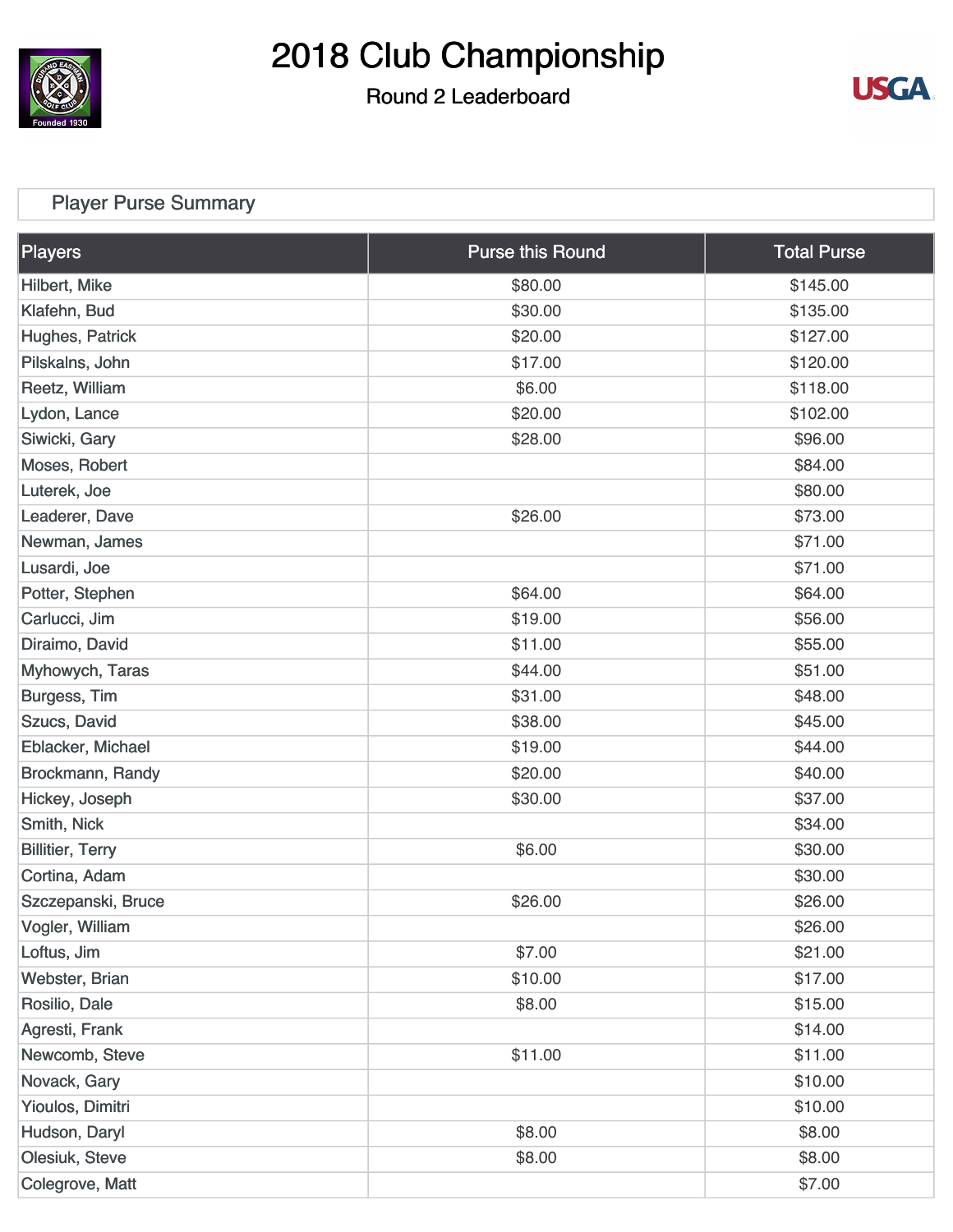

### Round 2 Leaderboard



| Nichols, David     |          | \$7.00     |
|--------------------|----------|------------|
| Wing, Tom          |          | \$7.00     |
| Lanzillo, Jim      |          | \$6.00     |
| <b>Total Purse</b> | \$587.00 | \$1,949.00 |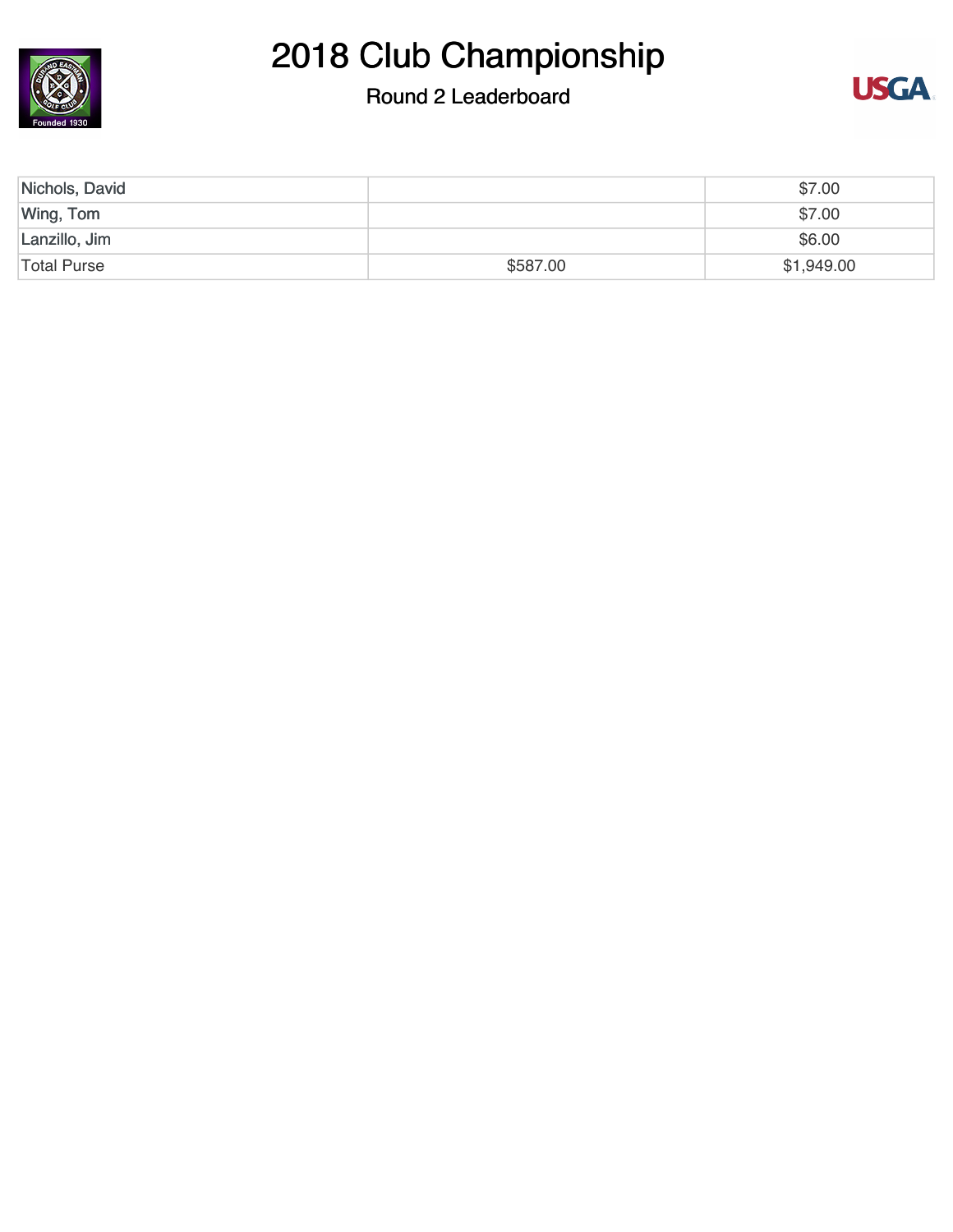

#### Round 2 Leaderboard



[Gross Championship, A & B - Flights 36 Hole Stroke Play - B- Flight](https://cdn2.golfgenius.com/v2tournaments/4472694641845623966)

| Pos.                      | <b>Player</b>                                     | <b>Total</b><br>To Par<br><b>Gross</b> | <b>R1</b> | R <sub>2</sub> | <b>Total</b><br><b>Gross</b> | Purse   |
|---------------------------|---------------------------------------------------|----------------------------------------|-----------|----------------|------------------------------|---------|
| 1                         | Klafehn, Bud<br>Durand Eastman Golf Club          | $+41$                                  | 90        | 91             | 181                          | \$91.00 |
| $\qquad \qquad -$         | Luterek, Joe<br>Durand Eastman Golf Club          | $+41$                                  | 89        | 92             | 181                          |         |
| $\overline{c}$            | Leaderer, Dave<br>Durand Eastman Golf Club        | $+42$                                  | 90        | 92             | 182                          | \$30.00 |
| $\ensuremath{\mathsf{3}}$ | Moses, Robert<br>Durand Eastman Golf Club         | $+42$                                  | 88        | 94             | 182                          | \$20.00 |
| $-$                       | Loftus, Jim<br>Durand Eastman Golf Club           | $+42$                                  | 90        | 92             | 182                          |         |
| $-$                       | Hudson, Daryl<br>Durand Eastman Golf Club         | $+48$                                  | 95        | 93             | 188                          |         |
| 4                         | Myhowych, Taras<br>Durand Eastman Golf Club       | $+48$                                  | 97        | 91             | 188                          |         |
| --                        | <b>Olesiuk, Steve</b><br>Durand Eastman Golf Club | $+48$                                  | 93        | 95             | 188                          |         |
| 5                         | Pancoe, David<br>Durand Eastman Golf Club         | $+50$                                  | 92        | 98             | 190                          |         |
| 6                         | Nichols, David<br>Durand Eastman Golf Club        | $+61$                                  | 98        | 103            | 201                          |         |
| $-$                       | Rocco, Gary<br>Durand Eastman Golf Club           | $+63$                                  | 101       | 102            | 203                          |         |
| --                        | Krempin, Rick<br>Durand Eastman Golf Club         | $+63$                                  | 99        | 104            | 203                          |         |
| 7                         | Rosilio, Dale<br>Durand Eastman Golf Club         | $+72$                                  | 106       | 106            | 212                          |         |

Total Purse Allocated: \$141.00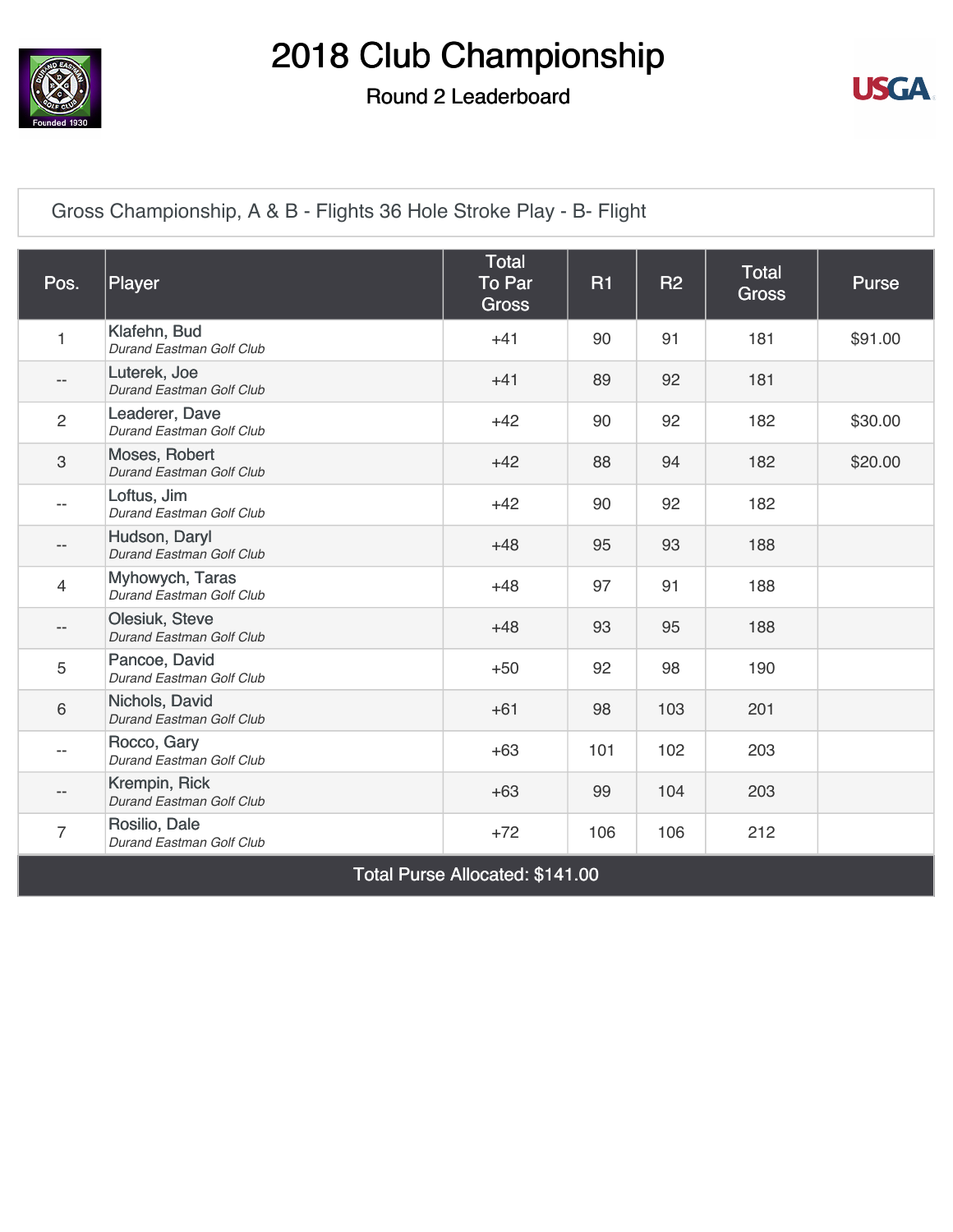

#### Round 2 Leaderboard



[Net Championship, A & B - Flights 36 Hole Stroke Play - A - Flight](https://cdn2.golfgenius.com/v2tournaments/4472694670937316514)

| Pos.                     | Player                                              | <b>Total</b><br>To Par<br><b>Net</b> | R1 | R2        | <b>Total</b><br><b>Net</b> | <b>Purse</b> |
|--------------------------|-----------------------------------------------------|--------------------------------------|----|-----------|----------------------------|--------------|
| 1                        | Hilbert, Mike<br>Durand Eastman Golf Club           | $+2$                                 | 71 | 71        | 142                        | \$59.00      |
| $\overline{2}$           | Lusardi, Joe<br>Durand Eastman Golf Club            | $+3$                                 | 68 | 75        | 143                        |              |
| $-$                      | Hughes, Patrick<br>Durand Eastman Golf Club         | $+5$                                 | 71 | 74        | 145                        |              |
| $\overline{\phantom{m}}$ | Diraimo, David<br>Durand Eastman Golf Club          | $+5$                                 | 71 | 74        | 145                        |              |
| $-$                      | <b>Billitier, Terry</b><br>Durand Eastman Golf Club | $+9$                                 | 73 | 76        | 149                        |              |
| 3                        | Staszewski, Chuck<br>Durand Eastman Golf Club       | $+11$                                | 72 | 79        | 151                        |              |
| $\overline{4}$           | Brockmann, Randy<br>Durand Eastman Golf Club        | $+12$                                | 72 | 80        | 152                        |              |
| $-$                      | Potter, Stephen<br>Durand Eastman Golf Club         | $+13$                                | 78 | 75        | 153                        |              |
| $-$                      | Cortina, Adam<br>Durand Eastman Golf Club           | $+14$                                | 77 | 77        | 154                        |              |
| 5                        | Novack, Gary<br>Durand Eastman Golf Club            | $+16$                                | 79 | 77        | 156                        |              |
| $\overline{\phantom{a}}$ | Kinsky, Michael<br>Durand Eastman Golf Club         | $+17$                                | 78 | 79        | 157                        |              |
| 6                        | Yioulos, Dimitri<br>Durand Eastman Golf Club        | $+20$                                | 72 | 88        | 160                        |              |
| --                       | Ehmann, Kenneth<br>Durand Eastman Golf Club         | $+21$                                | 76 | 85        | 161                        |              |
| $\overline{7}$           | Wiederhold, Michael<br>Durand Eastman Golf Club     | $\overline{\phantom{0}}$             | 77 | <b>WD</b> | <b>WD</b>                  |              |

Total Purse Allocated: \$59.00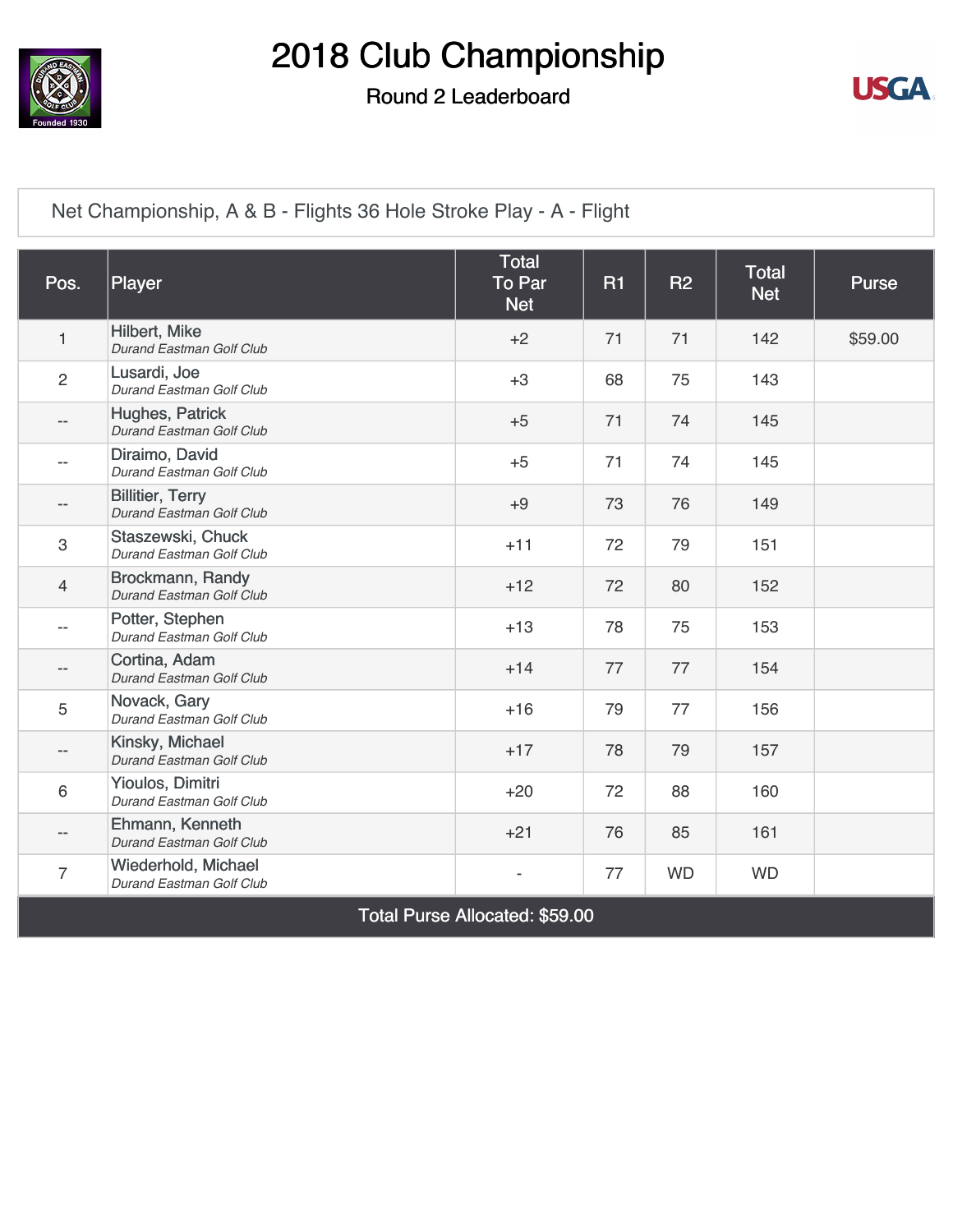

#### Round 2 Leaderboard



[Gross Championship, A & B - Flights 36 Hole Stroke Play - A - Flight](https://cdn2.golfgenius.com/v2tournaments/4472694662515154081)

| Pos.           | Player                                              | <b>Total</b><br><b>To Par</b><br><b>Gross</b> | <b>R1</b> | <b>R2</b> | <b>Total</b><br><b>Gross</b> | <b>Purse</b> |
|----------------|-----------------------------------------------------|-----------------------------------------------|-----------|-----------|------------------------------|--------------|
| 1              | Hughes, Patrick<br>Durand Eastman Golf Club         | $+27$                                         | 82        | 85        | 167                          | \$87.00      |
| $\overline{c}$ | Diraimo, David<br>Durand Eastman Golf Club          | $+27$                                         | 82        | 85        | 167                          | \$33.00      |
| $- -$          | Hilbert, Mike<br>Durand Eastman Golf Club           | $+28$                                         | 84        | 84        | 168                          |              |
| $- -$          | Lusardi, Joe<br>Durand Eastman Golf Club            | $+29$                                         | 81        | 88        | 169                          | \$22.00      |
| 3              | <b>Billitier, Terry</b><br>Durand Eastman Golf Club | $+31$                                         | 84        | 87        | 171                          | \$17.00      |
| 4              | Potter, Stephen<br>Durand Eastman Golf Club         | $+37$                                         | 90        | 87        | 177                          |              |
| $- -$          | Staszewski, Chuck<br>Durand Eastman Golf Club       | $+37$                                         | 85        | 92        | 177                          |              |
| 5              | Cortina, Adam<br>Durand Eastman Golf Club           | $+38$                                         | 89        | 89        | 178                          |              |
| $-$            | Brockmann, Randy<br>Durand Eastman Golf Club        | $+40$                                         | 86        | 94        | 180                          |              |
|                | Novack, Gary<br>Durand Eastman Golf Club            | $+42$                                         | 92        | 90        | 182                          |              |
| 6              | Kinsky, Michael<br>Durand Eastman Golf Club         | $+45$                                         | 92        | 93        | 185                          |              |
| $- -$          | Yioulos, Dimitri<br>Durand Eastman Golf Club        | $+46$                                         | 85        | 101       | 186                          |              |
| $\overline{7}$ | Ehmann, Kenneth<br>Durand Eastman Golf Club         | $+49$                                         | 90        | 99        | 189                          |              |
| $\,8\,$        | Wiederhold, Michael<br>Durand Eastman Golf Club     |                                               | 91        | <b>WD</b> | <b>WD</b>                    |              |

Total Purse Allocated: \$159.00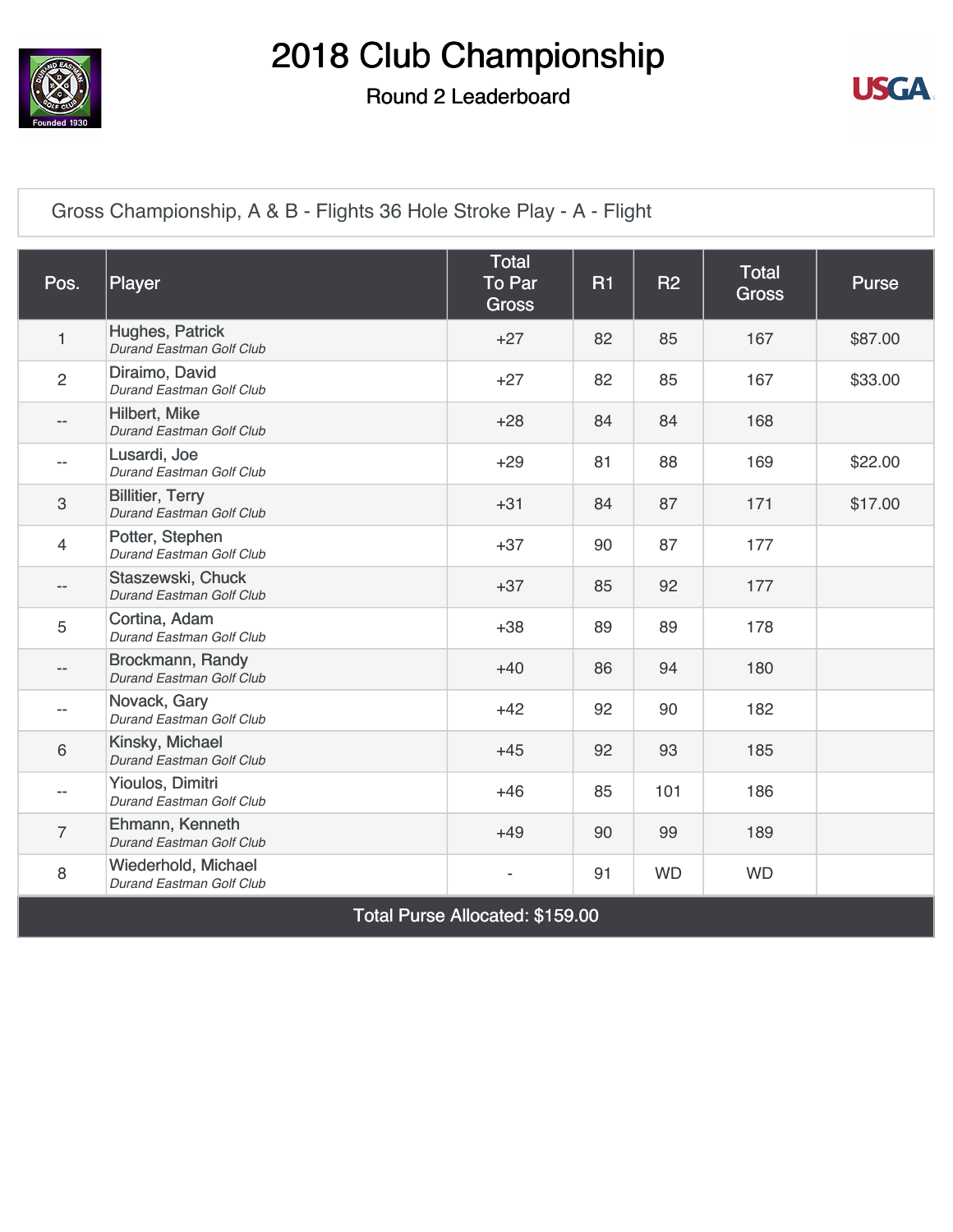

#### Round 2 Leaderboard



[Net Championship, A & B - Flights 36 Hole Stroke Play - B- Flight](https://cdn2.golfgenius.com/v2tournaments/4472694650469112991)

| Pos.                     | Player                                            | <b>Total</b><br><b>To Par</b><br><b>Net</b> | <b>R1</b> | R <sub>2</sub> | <b>Total</b><br><b>Net</b> | <b>Purse</b> |
|--------------------------|---------------------------------------------------|---------------------------------------------|-----------|----------------|----------------------------|--------------|
| $\mathbf{1}$             | Luterek, Joe<br>Durand Eastman Golf Club          | $+5$                                        | 71        | 74             | 145                        | \$60.00      |
| $\overline{2}$           | Loftus, Jim<br>Durand Eastman Golf Club           | $+8$                                        | 73        | 75             | 148                        |              |
| $\overline{\phantom{m}}$ | Klafehn, Bud<br>Durand Eastman Golf Club          | $+9$                                        | 74        | 75             | 149                        |              |
| $\qquad \qquad -$        | Leaderer, Dave<br>Durand Eastman Golf Club        | $+10$                                       | 74        | 76             | 150                        |              |
| 3                        | Hudson, Daryl<br>Durand Eastman Golf Club         | $+10$                                       | 76        | 74             | 150                        |              |
| $\qquad \qquad -$        | Myhowych, Taras<br>Durand Eastman Golf Club       | $+10$                                       | 78        | 72             | 150                        |              |
| $\overline{4}$           | <b>Olesiuk, Steve</b><br>Durand Eastman Golf Club | $+10$                                       | 74        | 76             | 150                        |              |
| $\overline{\phantom{m}}$ | Moses, Robert<br>Durand Eastman Golf Club         | $+12$                                       | 73        | 79             | 152                        |              |
| $\overline{\phantom{a}}$ | Pancoe, David<br>Durand Eastman Golf Club         | $+12$                                       | 73        | 79             | 152                        |              |
| 5                        | Krempin, Rick<br>Durand Eastman Golf Club         | $+25$                                       | 80        | 85             | 165                        |              |
| $-\,-$                   | Nichols, David<br>Durand Eastman Golf Club        | $+25$                                       | 80        | 85             | 165                        |              |
| 6                        | Rocco, Gary<br>Durand Eastman Golf Club           | $+33$                                       | 86        | 87             | 173                        |              |
| $\overline{\phantom{m}}$ | Rosilio, Dale<br>Durand Eastman Golf Club         | $+40$                                       | 90        | 90             | 180                        |              |
|                          |                                                   | Total Purse Allocated: \$60.00              |           |                |                            |              |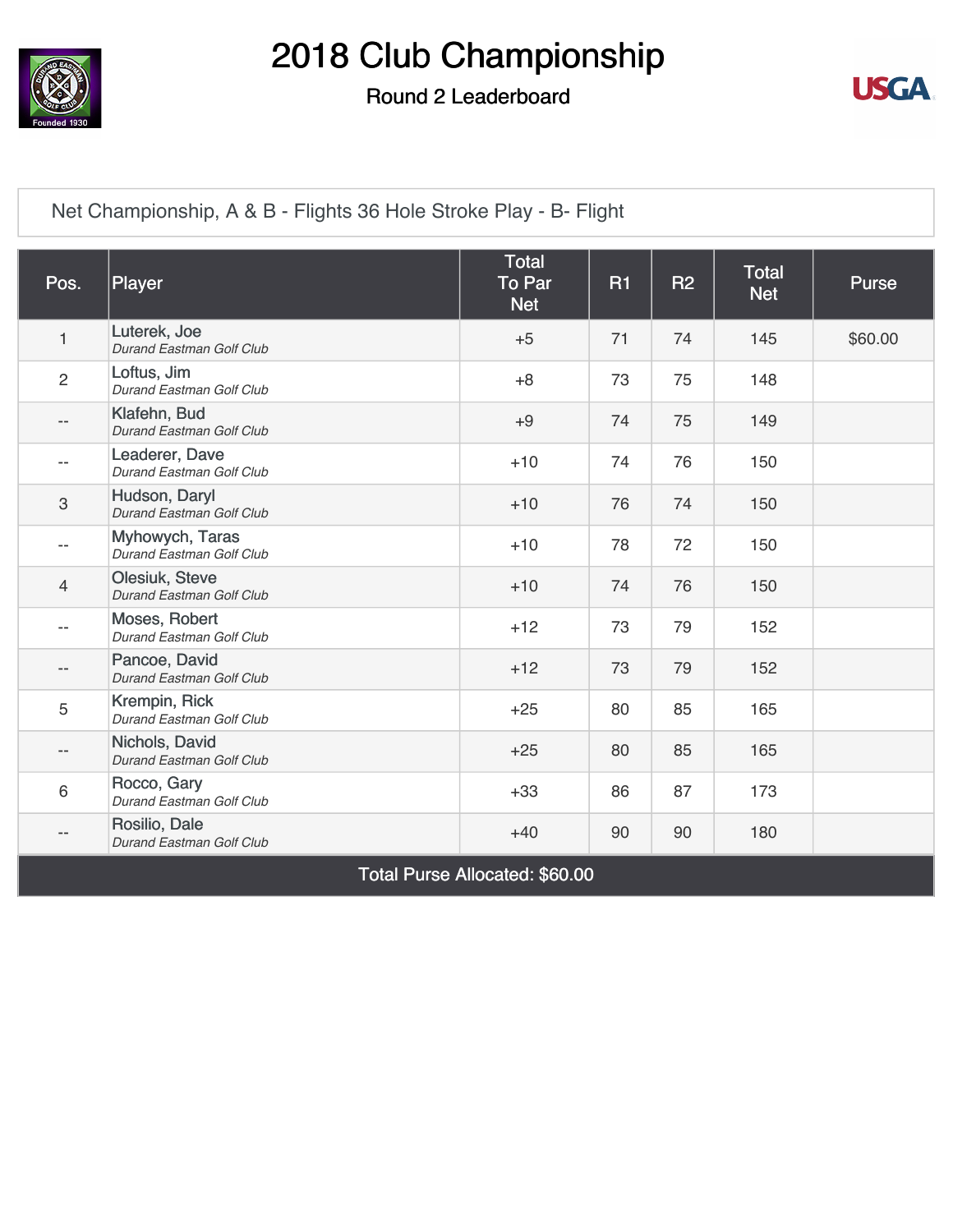

#### Round 2 Leaderboard



[Net Championship, A & B - Flights 36 Hole Stroke Play - Championship Flight](https://cdn2.golfgenius.com/v2tournaments/4472694630873324700)

| Pos.                     | Player                                        | <b>Total</b><br>To Par<br><b>Net</b>  | <b>R1</b> | <b>R2</b> | <b>Total</b><br><b>Net</b> | <b>Purse</b> |
|--------------------------|-----------------------------------------------|---------------------------------------|-----------|-----------|----------------------------|--------------|
| $-$                      | Reetz, William<br>Durand Eastman Golf Club    | Ε                                     | 68        | 72        | 140                        |              |
| 1                        | Lydon, Lance<br>Durand Eastman Golf Club      | $+3$                                  | 69        | 74        | 143                        | \$56.00      |
| $\overline{2}$           | Eblacker, Michael<br>Durand Eastman Golf Club | $+3$                                  | 72        | 71        | 143                        |              |
| $\mathfrak{S}$           | Webster, Brian<br>Durand Eastman Golf Club    | $+5$                                  | 73        | 72        | 145                        |              |
| $\overline{4}$           | Hickey, Joseph<br>Durand Eastman Golf Club    | $+6$                                  | 73        | 73        | 146                        |              |
| $\overline{\phantom{a}}$ | Smith, Nick                                   | $+6$                                  | 70        | 76        | 146                        |              |
| $-$                      | Szucs, David<br>Durand Eastman Golf Club      | $+10$                                 | 79        | 71        | 150                        |              |
|                          | Brongo, Bob<br>Durand Eastman Golf Club       | $+10$                                 | 77        | 73        | 150                        |              |
| $-$                      | Carlucci, Jim<br>Durand Eastman Golf Club     | $+11$                                 | 77        | 74        | 151                        |              |
| 5                        | Wing, Tom<br>Durand Eastman Golf Club         | $+17$                                 | 80        | 77        | 157                        |              |
| $-$                      | Colegrove, Matt<br>Durand Eastman Golf Club   | $+20$                                 | 78        | 82        | 160                        |              |
| $\,6$                    | Natale, Bob<br>Durand Eastman Golf Club       |                                       | 90        | <b>WD</b> | <b>WD</b>                  |              |
|                          |                                               | <b>Total Purse Allocated: \$56.00</b> |           |           |                            |              |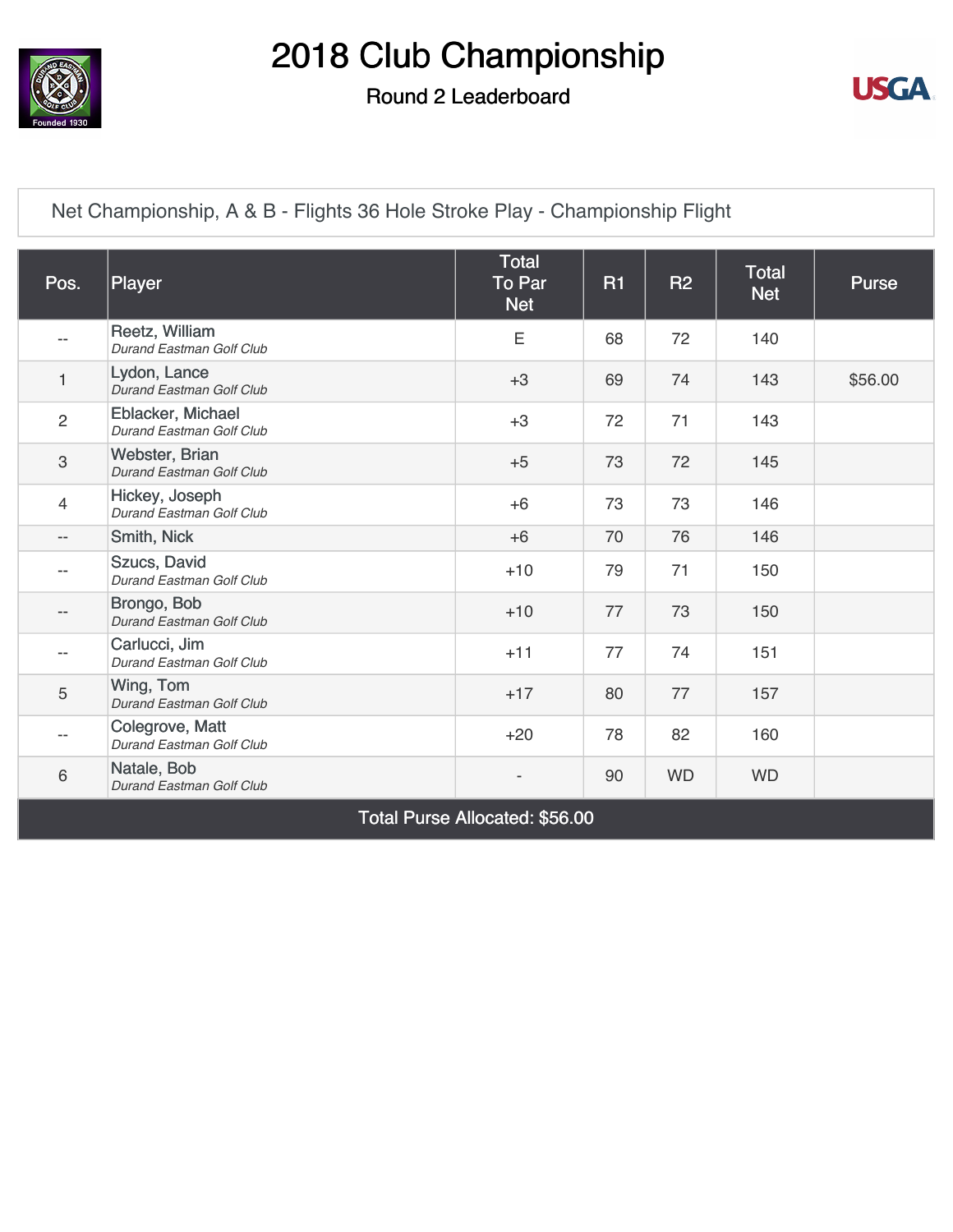

#### Round 2 Leaderboard



[Gross Championship, A & B - Flights 36 Hole Stroke Play - Championship Flight](https://cdn2.golfgenius.com/v2tournaments/4472694620739886235)

| Pos.           | Player                                        | Total<br>To Par<br><b>Gross</b> | <b>R1</b> | <b>R2</b> | Total<br><b>Gross</b> | <b>Purse</b> |
|----------------|-----------------------------------------------|---------------------------------|-----------|-----------|-----------------------|--------------|
| 1              | Reetz, William<br>Durand Eastman Golf Club    | $+10$                           | 73        | 77        | 150                   | \$84.00      |
| --             | Lydon, Lance<br>Durand Eastman Golf Club      | $+15$                           | 75        | 80        | 155                   |              |
| $\overline{c}$ | Carlucci, Jim<br>Durand Eastman Golf Club     | $+15$                           | 79        | 76        | 155                   | \$28.00      |
| $- -$          | Eblacker, Michael<br>Durand Eastman Golf Club | $+17$                           | 79        | 78        | 157                   | \$19.00      |
| 3              | Szucs, David<br>Durand Eastman Golf Club      | $+18$                           | 83        | 75        | 158                   |              |
| --             | Webster, Brian<br>Durand Eastman Golf Club    | $+21$                           | 81        | 80        | 161                   |              |
| 4              | Brongo, Bob<br>Durand Eastman Golf Club       | $+22$                           | 83        | 79        | 162                   |              |
| $- -$          | Hickey, Joseph<br>Durand Eastman Golf Club    | $+24$                           | 82        | 82        | 164                   |              |
| 5              | Smith, Nick                                   | $+24$                           | 79        | 85        | 164                   |              |
| 6              | Colegrove, Matt<br>Durand Eastman Golf Club   | $+34$                           | 85        | 89        | 174                   |              |
| $- -$          | Wing, Tom<br>Durand Eastman Golf Club         | $+35$                           | 89        | 86        | 175                   |              |
| $\overline{7}$ | Natale, Bob<br>Durand Eastman Golf Club       |                                 | 99        | <b>WD</b> | <b>WD</b>             |              |
|                |                                               | Total Purse Allocated: \$131.00 |           |           |                       |              |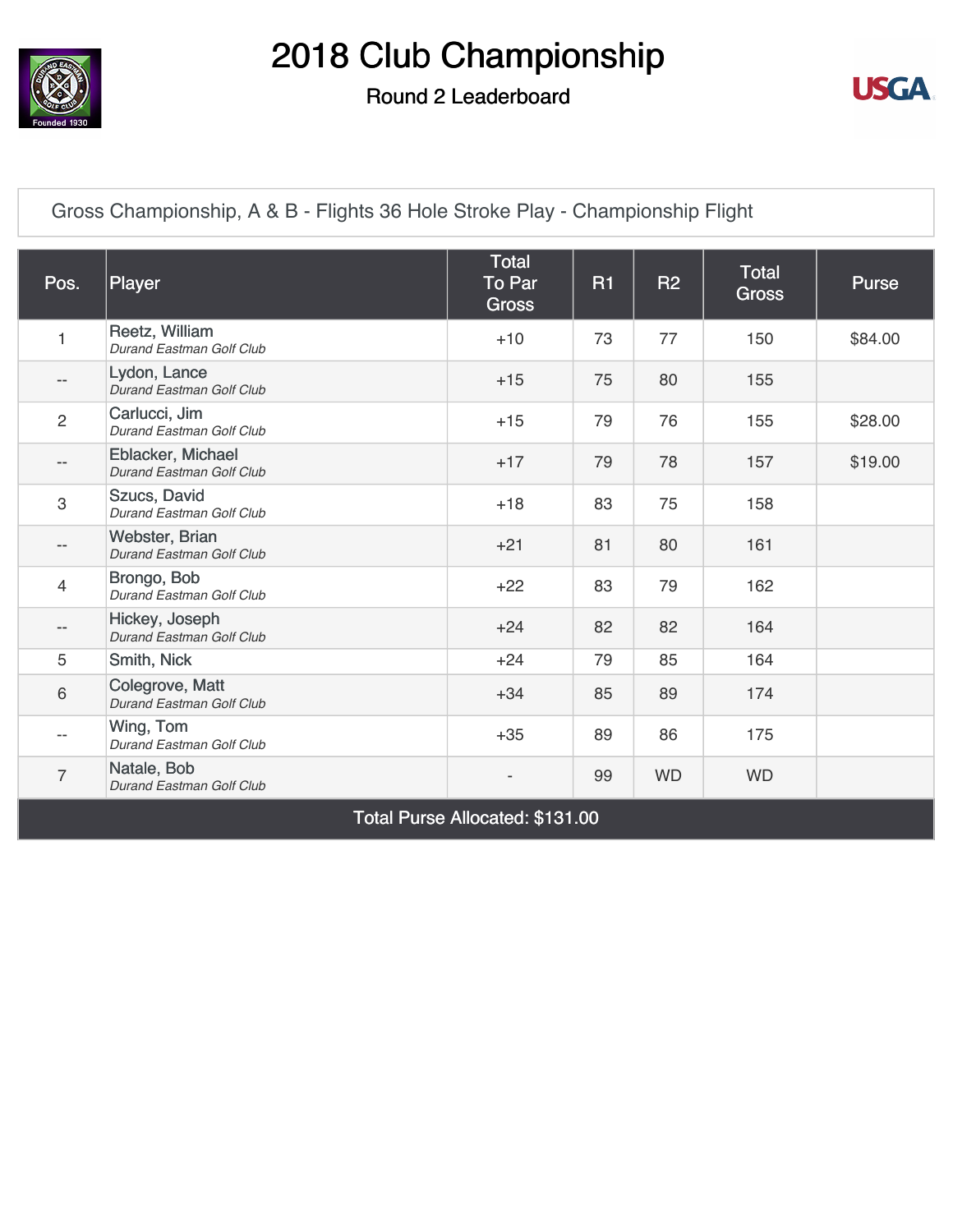

Round 2 Leaderboard



[Gross C Flight 36 Hole Net Play - C & D Combined - Flight](https://cdn2.golfgenius.com/v2tournaments/4472759352339487909)

| Pos.              | Player                                         | <b>Total</b><br>To Par<br><b>Gross</b> | <b>R1</b> | <b>R2</b>  | <b>Total</b><br><b>Gross</b> | Purse   |
|-------------------|------------------------------------------------|----------------------------------------|-----------|------------|------------------------------|---------|
| 1                 | Siwicki, Gary<br>Durand Eastman Golf Club      | $+40$                                  | 93        | 87         | 180                          | \$51.00 |
| $\qquad \qquad -$ | Pilskalns, John<br>Durand Eastman Golf Club    | $+48$                                  | 94        | 94         | 188                          |         |
| $\overline{2}$    | Szczepanski, Bruce<br>Durand Eastman Golf Club | $+49$                                  | 101       | 88         | 189                          |         |
| 3                 | Lanzillo, Jim<br>Durand Eastman Golf Club      | $+49$                                  | 95        | 94         | 189                          |         |
| $- -$             | Vogler, William<br>Durand Eastman Golf Club    | $+57$                                  | 100       | 97         | 197                          |         |
| $\overline{4}$    | Winter, Joseph<br>Durand Eastman Golf Club     | $+63$                                  | 104       | 99         | 203                          |         |
| $-1$              | Newman, James<br>Durand Eastman Golf Club      | $+69$                                  | 98        | 111        | 209                          |         |
| $\qquad \qquad -$ | Burgess, Tim<br>Durand Eastman Golf Club       | $+71$                                  | 110       | 101        | 211                          |         |
| $- -$             | Newcomb, Steve<br>Durand Eastman Golf Club     | $+82$                                  | 110       | 112        | 222                          |         |
| 5                 | Shumway, Chuck<br>Durand Eastman Golf Club     | $+88$                                  | 120       | 108        | 228                          |         |
| 6                 | Agresti, Frank<br>Durand Eastman Golf Club     |                                        | 109       | <b>DNF</b> | <b>DNF</b>                   |         |
|                   |                                                | Total Purse Allocated: \$51.00         |           |            |                              |         |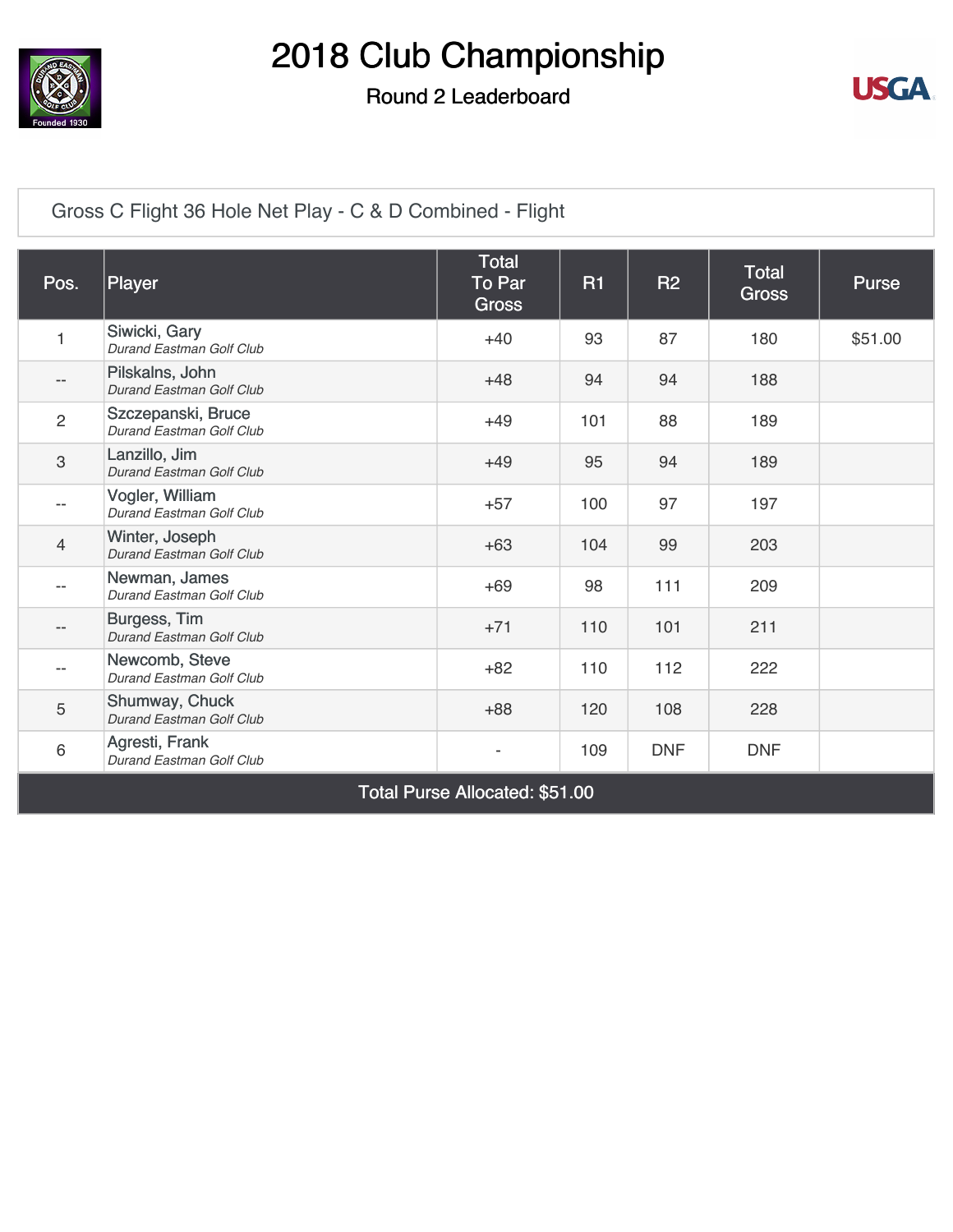

#### Round 2 Leaderboard



#### [Net C Flight 36 Hole Net Play - C & D Combined - Flight](https://cdn2.golfgenius.com/v2tournaments/4472759342742920356)

| Pos.                     | Player                                         | <b>Total</b><br>To Par<br><b>Net</b> | <b>R1</b> | <b>R2</b>  | Total<br><b>Net</b> | <b>Purse</b> |
|--------------------------|------------------------------------------------|--------------------------------------|-----------|------------|---------------------|--------------|
| $\mathbf{1}$             | Pilskalns, John<br>Durand Eastman Golf Club    | $-2$                                 | 69        | 69         | 138                 | \$77.00      |
| $\overline{\phantom{a}}$ | Siwicki, Gary<br>Durand Eastman Golf Club      | $+4$                                 | 75        | 69         | 144                 |              |
| $\overline{2}$           | Vogler, William<br>Durand Eastman Golf Club    | $+5$                                 | 74        | 71         | 145                 | \$26.00      |
| $\mathsf 3$              | Burgess, Tim<br>Durand Eastman Golf Club       | $+5$                                 | 77        | 68         | 145                 | \$17.00      |
| $\qquad \qquad -$        | Lanzillo, Jim<br>Durand Eastman Golf Club      | $+5$                                 | 73        | 72         | 145                 |              |
| $\overline{\phantom{a}}$ | Szczepanski, Bruce<br>Durand Eastman Golf Club | $+7$                                 | 80        | 67         | 147                 |              |
| $\overline{4}$           | Newman, James<br>Durand Eastman Golf Club      | $+17$                                | 72        | 85         | 157                 |              |
| $\overline{\phantom{m}}$ | Winter, Joseph<br>Durand Eastman Golf Club     | $+21$                                | 83        | 78         | 161                 |              |
| 5                        | Newcomb, Steve<br>Durand Eastman Golf Club     | $+24$                                | 81        | 83         | 164                 |              |
| $\overline{\phantom{a}}$ | Shumway, Chuck<br>Durand Eastman Golf Club     | $+44$                                | 98        | 86         | 184                 |              |
| $\,6$                    | Agresti, Frank<br>Durand Eastman Golf Club     |                                      | 78        | <b>DNF</b> | <b>DNF</b>          |              |
|                          |                                                | Total Purse Allocated: \$120.00      |           |            |                     |              |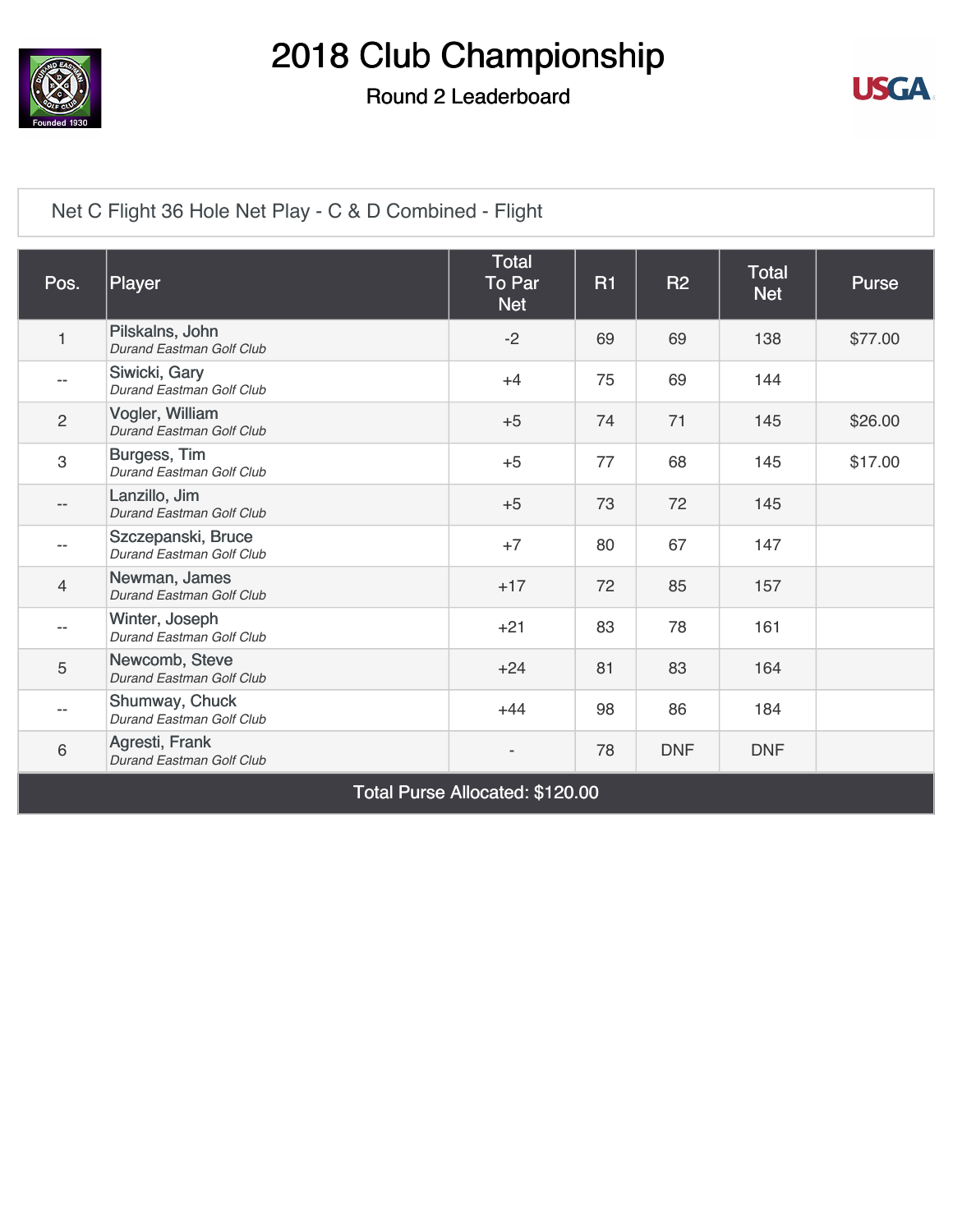

### Round 2 Leaderboard



### [Net Day 2 Stroke Play - Championship Flight](https://cdn2.golfgenius.com/v2tournaments/4466840571255741934)

| Pos.           | Player                                                                         | To Par<br><b>Net</b> | <b>Total</b><br><b>Net</b> | <b>Purse</b> |
|----------------|--------------------------------------------------------------------------------|----------------------|----------------------------|--------------|
|                | Szucs, David<br>Durand Eastman Golf Club                                       | $+1$                 | 71                         |              |
| 1              | Eblacker, Michael<br>Durand Eastman Golf Club                                  | $+1$                 | 71                         | \$19.00      |
| $\overline{2}$ | Webster, Brian<br>Durand Eastman Golf Club                                     | $+2$                 | 72                         |              |
| --             | Reetz, William<br>Durand Eastman Golf Club                                     | $+2$                 | 72                         |              |
|                | Brongo, Bob<br>Durand Eastman Golf Club                                        | $+3$                 | 73                         |              |
| $\mathfrak 3$  | Hickey, Joseph<br>Durand Eastman Golf Club                                     | $+3$                 | 73                         |              |
|                | Lydon, Lance<br>Durand Eastman Golf Club                                       | $+4$                 | 74                         |              |
|                | Carlucci, Jim<br><b>Durand Eastman Golf Club</b>                               | $+4$                 | 74                         |              |
| $- -$          | Smith, Nick                                                                    | $+6$                 | 76                         |              |
| $\overline{4}$ | Wing, Tom<br><b>Durand Eastman Golf Club</b>                                   | $+7$                 | 77                         |              |
|                | Colegrove, Matt<br>Durand Eastman Golf Club                                    | $+12$                | 82                         |              |
| 5              | Natale, Bob<br>Durand Eastman Golf Club                                        |                      | <b>WD</b>                  |              |
|                | $\mathbf{A}$ is the set of $\mathbf{A}$ is a set of $\mathbf{A}$<br><b>TID</b> |                      |                            |              |

Total Purse Allocated: \$19.00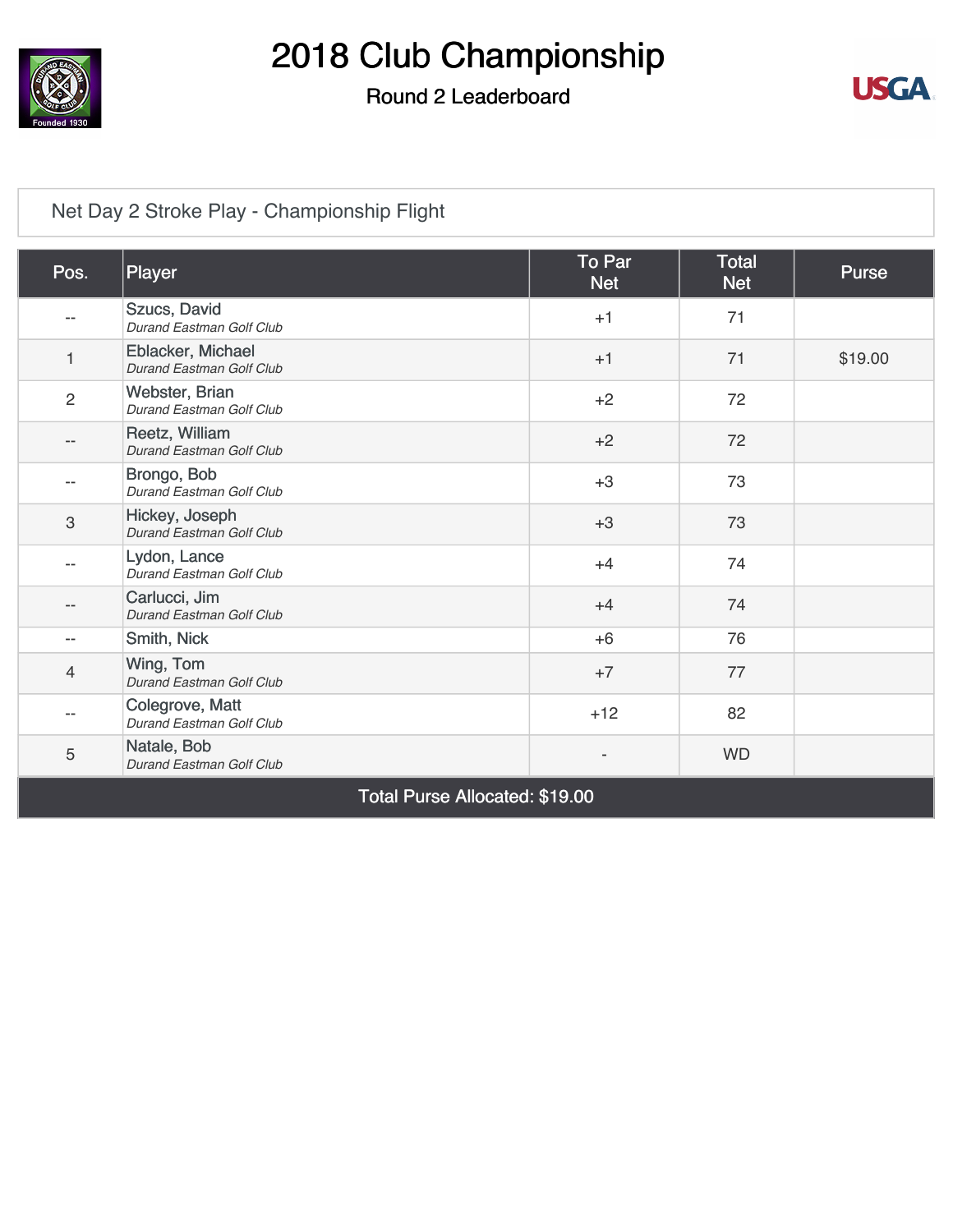

### Round 2 Leaderboard



### [Gross Day 2 Stroke Play - Championship Flight](https://cdn2.golfgenius.com/v2tournaments/4466840568269397485)

| Pos.                      | Player                                        | To Par<br><b>Gross</b> | <b>Total</b><br><b>Gross</b> | Purse   |
|---------------------------|-----------------------------------------------|------------------------|------------------------------|---------|
| 1                         | Szucs, David<br>Durand Eastman Golf Club      | $+5$                   | 75                           | \$28.00 |
| $\overline{2}$            | Carlucci, Jim<br>Durand Eastman Golf Club     | $+6$                   | 76                           | \$9.00  |
| $\ensuremath{\mathsf{3}}$ | Reetz, William<br>Durand Eastman Golf Club    | $+7$                   | 77                           | \$6.00  |
|                           | Eblacker, Michael<br>Durand Eastman Golf Club | $+8$                   | 78                           |         |
| 4                         | Brongo, Bob<br>Durand Eastman Golf Club       | $+9$                   | 79                           |         |
| 5                         | Lydon, Lance<br>Durand Eastman Golf Club      | $+10$                  | 80                           |         |
| --                        | Webster, Brian<br>Durand Eastman Golf Club    | $+10$                  | 80                           |         |
|                           | Hickey, Joseph<br>Durand Eastman Golf Club    | $+12$                  | 82                           |         |
| 6                         | Smith, Nick                                   | $+15$                  | 85                           |         |
| --                        | Wing, Tom<br>Durand Eastman Golf Club         | $+16$                  | 86                           |         |
| $\overline{7}$            | Colegrove, Matt<br>Durand Eastman Golf Club   | $+19$                  | 89                           |         |
| 8                         | Natale, Bob<br>Durand Eastman Golf Club       |                        | <b>WD</b>                    |         |
|                           | Total Purse Allocated: \$43.00                |                        |                              |         |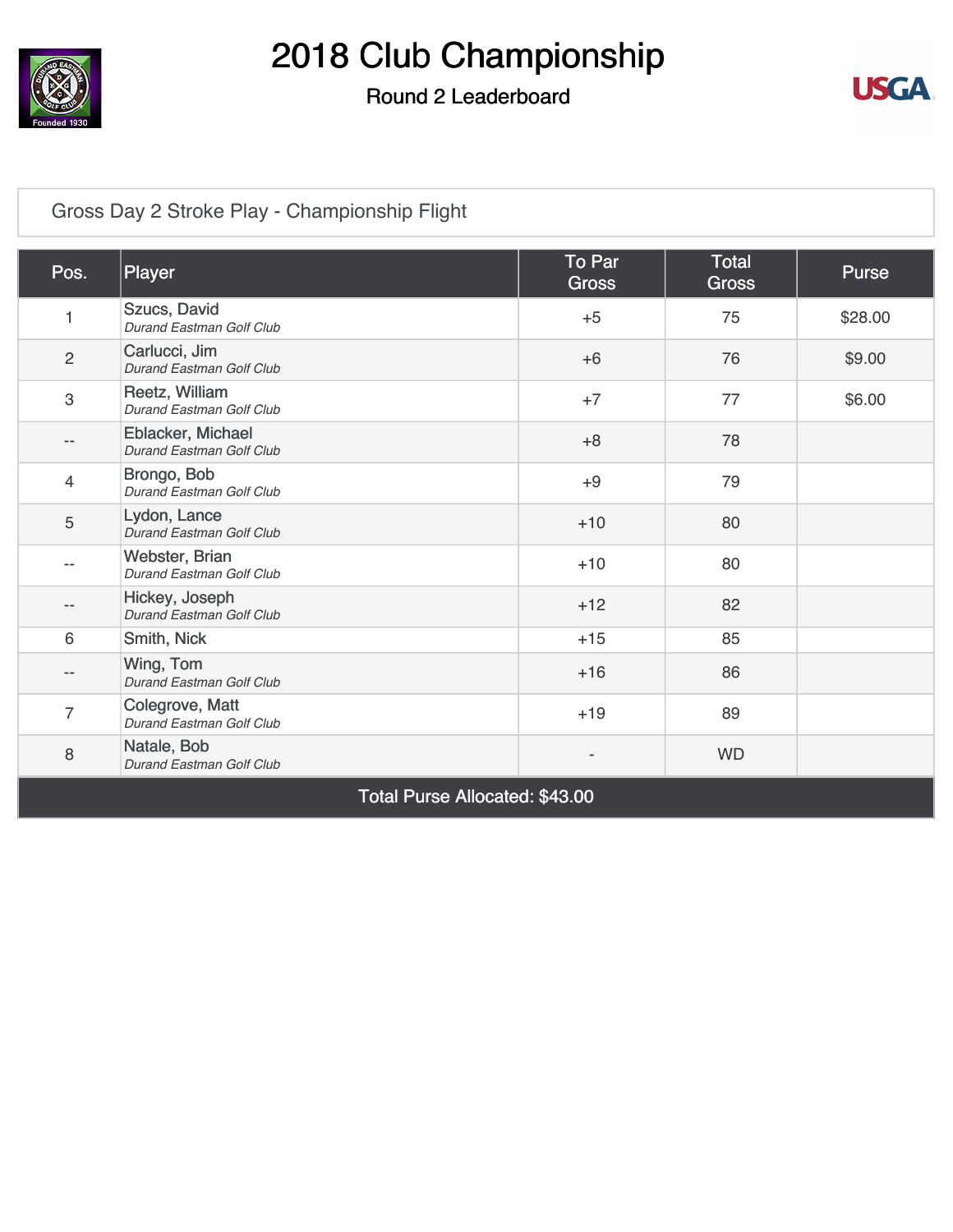

### Round 2 Leaderboard



#### [Net Day 2 Stroke Play - A - Flight](https://cdn2.golfgenius.com/v2tournaments/4474343145554861274)

| Pos.           | Player                                              | <b>To Par</b><br><b>Net</b> | <b>Total</b><br><b>Net</b> | Purse   |
|----------------|-----------------------------------------------------|-----------------------------|----------------------------|---------|
|                | Hilbert, Mike<br>Durand Eastman Golf Club           | $+1$                        | 71                         |         |
| 1              | Hughes, Patrick<br>Durand Eastman Golf Club         | $+4$                        | 74                         | \$20.00 |
|                | Diraimo, David<br>Durand Eastman Golf Club          | $+4$                        | 74                         |         |
|                | Potter, Stephen<br>Durand Eastman Golf Club         | $+5$                        | 75                         |         |
|                | Lusardi, Joe<br>Durand Eastman Golf Club            | $+5$                        | 75                         |         |
|                | <b>Billitier, Terry</b><br>Durand Eastman Golf Club | $+6$                        | 76                         |         |
| $\overline{2}$ | Cortina, Adam<br>Durand Eastman Golf Club           | $+7$                        | 77                         |         |
|                | Novack, Gary<br>Durand Eastman Golf Club            | $+7$                        | 77                         |         |
| 3              | Kinsky, Michael<br>Durand Eastman Golf Club         | $+9$                        | 79                         |         |
|                | Staszewski, Chuck<br>Durand Eastman Golf Club       | $+9$                        | 79                         |         |
| 4              | Brockmann, Randy<br>Durand Eastman Golf Club        | $+10$                       | 80                         |         |
|                | Ehmann, Kenneth<br>Durand Eastman Golf Club         | $+15$                       | 85                         |         |
| 5              | Yioulos, Dimitri<br>Durand Eastman Golf Club        | $+18$                       | 88                         |         |
| $6\,$          | Wiederhold, Michael<br>Durand Eastman Golf Club     |                             | <b>WD</b>                  |         |

Total Purse Allocated: \$20.00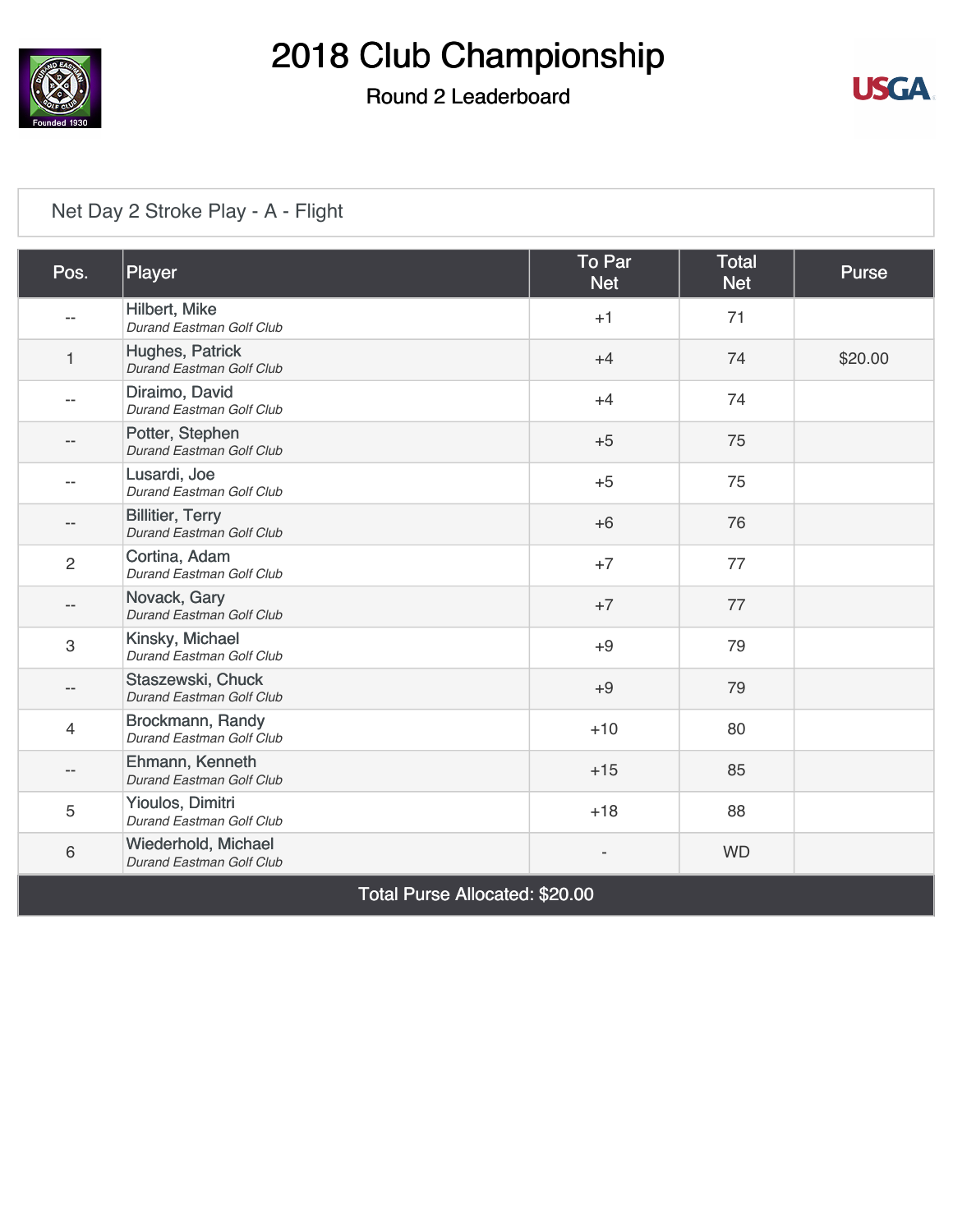

### Round 2 Leaderboard



#### [Gross Day 2 Stroke Play - A - Flight](https://cdn2.golfgenius.com/v2tournaments/4474343140890795225)

| Pos.             | Player                                              | To Par<br><b>Gross</b> | <b>Total</b><br><b>Gross</b> | <b>Purse</b> |
|------------------|-----------------------------------------------------|------------------------|------------------------------|--------------|
| 1                | Hilbert, Mike<br>Durand Eastman Golf Club           | $+14$                  | 84                           | \$29.00      |
| --               | Hughes, Patrick<br>Durand Eastman Golf Club         | $+15$                  | 85                           |              |
| $\overline{2}$   | Diraimo, David<br>Durand Eastman Golf Club          | $+15$                  | 85                           | \$11.00      |
| $\mathsf 3$      | Potter, Stephen<br>Durand Eastman Golf Club         | $+17$                  | 87                           | \$7.00       |
| $\overline{4}$   | <b>Billitier, Terry</b><br>Durand Eastman Golf Club | $+17$                  | 87                           | \$6.00       |
| $\sqrt{5}$       | Lusardi, Joe<br>Durand Eastman Golf Club            | $+18$                  | 88                           |              |
|                  | Cortina, Adam<br>Durand Eastman Golf Club           | $+19$                  | 89                           |              |
| $6\phantom{1}$   | Novack, Gary<br>Durand Eastman Golf Club            | $+20$                  | 90                           |              |
| $\overline{7}$   | Staszewski, Chuck<br>Durand Eastman Golf Club       | $+22$                  | 92                           |              |
|                  | Kinsky, Michael<br>Durand Eastman Golf Club         | $+23$                  | 93                           |              |
| --               | Brockmann, Randy<br>Durand Eastman Golf Club        | $+24$                  | 94                           |              |
| 8                | Ehmann, Kenneth<br>Durand Eastman Golf Club         | $+29$                  | 99                           |              |
|                  | Yioulos, Dimitri<br>Durand Eastman Golf Club        | $+31$                  | 101                          |              |
| $\boldsymbol{9}$ | Wiederhold, Michael<br>Durand Eastman Golf Club     |                        | <b>WD</b>                    |              |

Total Purse Allocated: \$53.00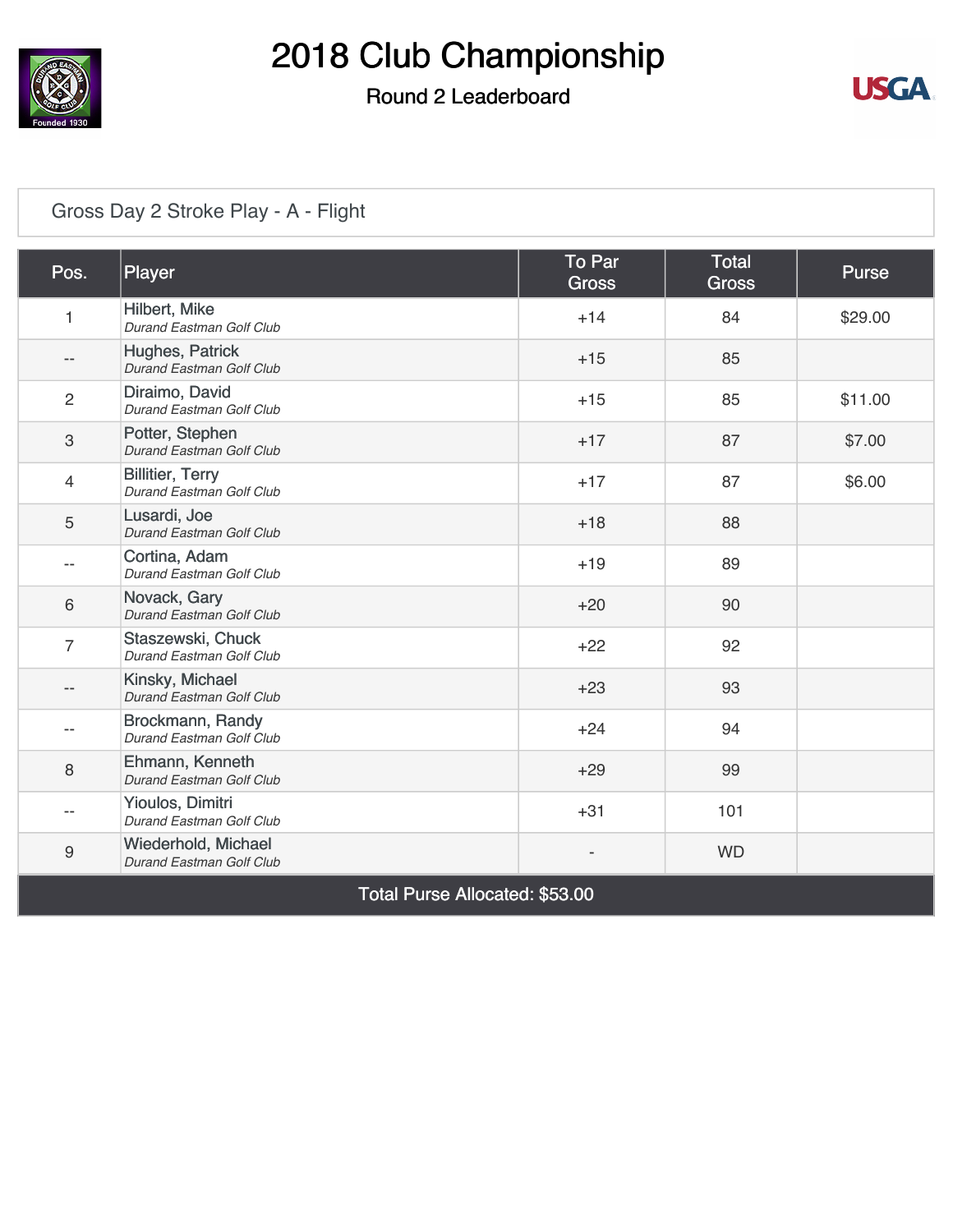

### Round 2 Leaderboard



#### [Net Day 2 Stroke Play - B - Flight](https://cdn2.golfgenius.com/v2tournaments/4474344697044688096)

| Pos.                           | Player                                      | To Par<br><b>Net</b> | <b>Total</b><br><b>Net</b> | <b>Purse</b> |  |  |
|--------------------------------|---------------------------------------------|----------------------|----------------------------|--------------|--|--|
| 1                              | Myhowych, Taras<br>Durand Eastman Golf Club | $+2$                 | 72                         | \$20.00      |  |  |
| $\overline{2}$                 | Hudson, Daryl<br>Durand Eastman Golf Club   | $+4$                 | 74                         |              |  |  |
| $-$                            | Luterek, Joe<br>Durand Eastman Golf Club    | $+4$                 | 74                         |              |  |  |
|                                | Klafehn, Bud<br>Durand Eastman Golf Club    | $+5$                 | 75                         |              |  |  |
| --                             | Loftus, Jim<br>Durand Eastman Golf Club     | $+5$                 | 75                         |              |  |  |
| --                             | Leaderer, Dave<br>Durand Eastman Golf Club  | $+6$                 | 76                         |              |  |  |
| 3                              | Olesiuk, Steve<br>Durand Eastman Golf Club  | $+6$                 | 76                         |              |  |  |
| --                             | Moses, Robert<br>Durand Eastman Golf Club   | $+9$                 | 79                         |              |  |  |
| --                             | Pancoe, David<br>Durand Eastman Golf Club   | $+9$                 | 79                         |              |  |  |
| 4                              | Krempin, Rick<br>Durand Eastman Golf Club   | $+15$                | 85                         |              |  |  |
| 5                              | Nichols, David<br>Durand Eastman Golf Club  | $+15$                | 85                         |              |  |  |
| --                             | Rocco, Gary<br>Durand Eastman Golf Club     | $+17$                | 87                         |              |  |  |
|                                | Rosilio, Dale<br>Durand Eastman Golf Club   | $+20$                | 90                         |              |  |  |
| Total Purse Allocated: \$20.00 |                                             |                      |                            |              |  |  |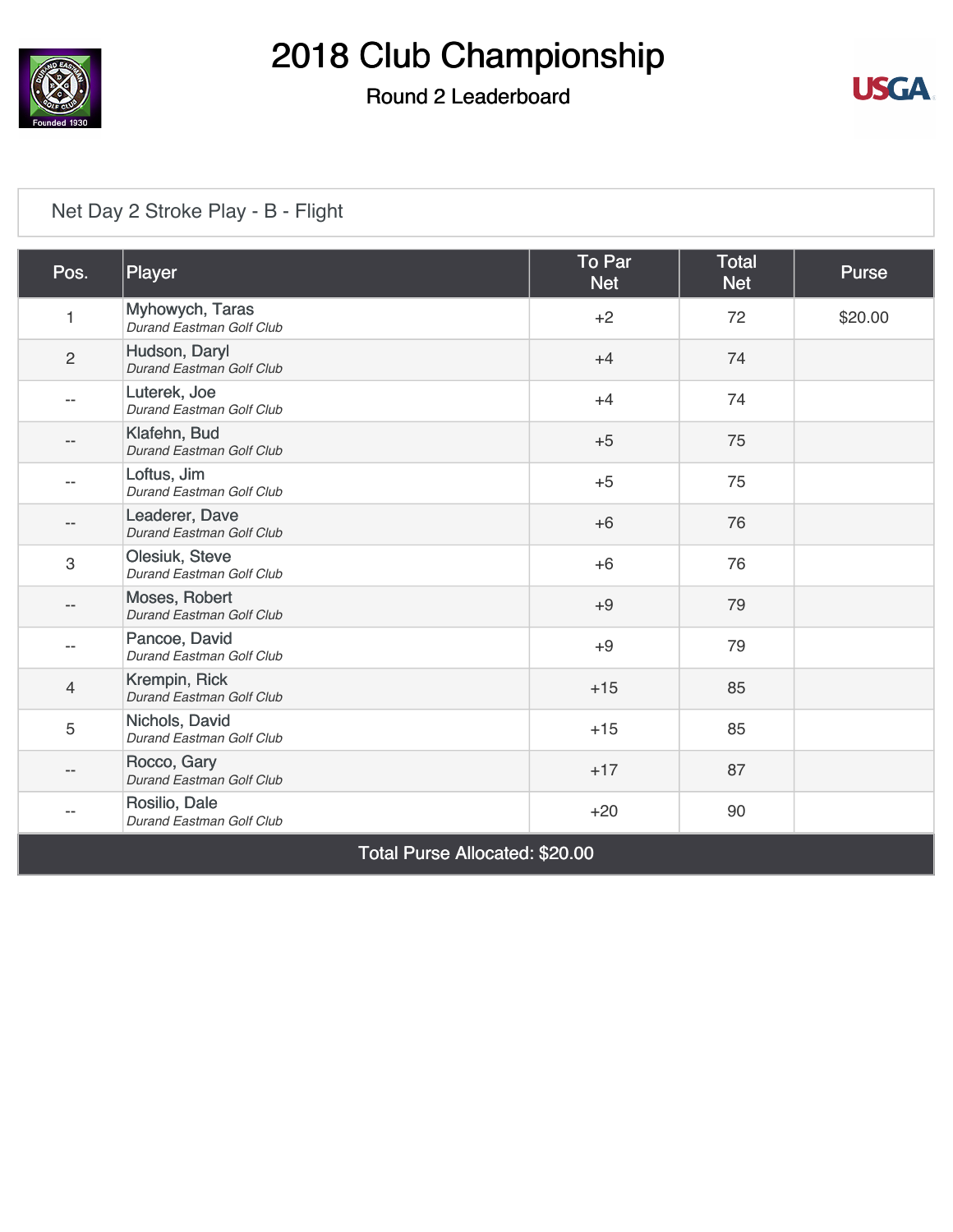

### Round 2 Leaderboard



#### [Gross Day 2 Stroke Play - B - Flight](https://cdn2.golfgenius.com/v2tournaments/4474344694393887967)

| Pos.           | Player                                      | To Par<br><b>Gross</b> | Total<br><b>Gross</b> | <b>Purse</b> |  |  |  |
|----------------|---------------------------------------------|------------------------|-----------------------|--------------|--|--|--|
| $\mathbf{1}$   | Klafehn, Bud<br>Durand Eastman Golf Club    | $+21$                  | 91                    | \$30.00      |  |  |  |
| --             | Myhowych, Taras<br>Durand Eastman Golf Club | $+21$                  | 91                    |              |  |  |  |
| $\overline{2}$ | Leaderer, Dave<br>Durand Eastman Golf Club  | $+22$                  | 92                    | \$10.00      |  |  |  |
| 3              | Loftus, Jim<br>Durand Eastman Golf Club     | $+22$                  | 92                    | \$7.00       |  |  |  |
| $\overline{4}$ | Luterek, Joe<br>Durand Eastman Golf Club    | $+22$                  | 92                    |              |  |  |  |
| --             | Hudson, Daryl<br>Durand Eastman Golf Club   | $+23$                  | 93                    |              |  |  |  |
| 5              | Moses, Robert<br>Durand Eastman Golf Club   | $+24$                  | 94                    |              |  |  |  |
| $- -$          | Olesiuk, Steve<br>Durand Eastman Golf Club  | $+25$                  | 95                    |              |  |  |  |
| 6              | Pancoe, David<br>Durand Eastman Golf Club   | $+28$                  | 98                    |              |  |  |  |
| $\overline{7}$ | Rocco, Gary<br>Durand Eastman Golf Club     | $+32$                  | 102                   |              |  |  |  |
| --             | Nichols, David<br>Durand Eastman Golf Club  | $+33$                  | 103                   |              |  |  |  |
| --             | Krempin, Rick<br>Durand Eastman Golf Club   | $+34$                  | 104                   |              |  |  |  |
| 8              | Rosilio, Dale<br>Durand Eastman Golf Club   | $+36$                  | 106                   |              |  |  |  |
|                | Total Purse Allocated: \$47.00              |                        |                       |              |  |  |  |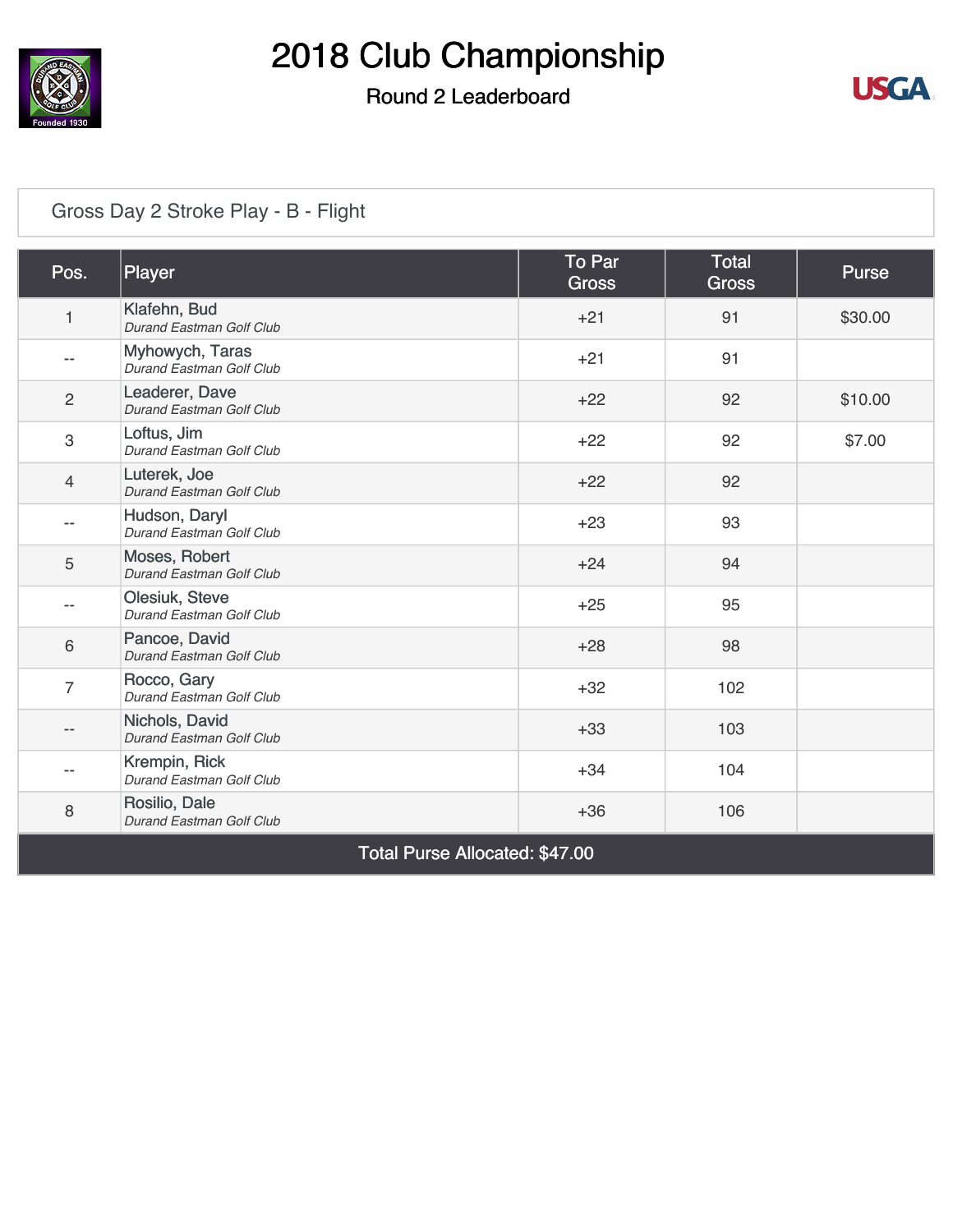

## Round 2 Leaderboard



#### [Net Day 2 Net Play - C - Flight](https://cdn2.golfgenius.com/v2tournaments/4466844359987322358)

| Pos.           | Player                                           | To Par<br><b>Net</b> | <b>Total</b><br><b>Net</b> | <b>Purse</b> |
|----------------|--------------------------------------------------|----------------------|----------------------------|--------------|
|                | Szczepanski, Bruce<br>Durand Eastman Golf Club   | $-3$                 | 67                         | \$26.00      |
| $\overline{c}$ | Burgess, Tim<br><b>Durand Eastman Golf Club</b>  | $-2$                 | 68                         | \$9.00       |
| 3              | Pilskalns, John<br>Durand Eastman Golf Club      | $-1$                 | 69                         | \$6.00       |
|                | Siwicki, Gary<br>Durand Eastman Golf Club        | $-1$                 | 69                         |              |
| $\overline{4}$ | Vogler, William<br>Durand Eastman Golf Club      | $+1$                 | 71                         |              |
|                | Lanzillo, Jim<br><b>Durand Eastman Golf Club</b> | $+2$                 | 72                         |              |
| 5              | Winter, Joseph<br>Durand Eastman Golf Club       | $+8$                 | 78                         |              |
| 6              | Newcomb, Steve<br>Durand Eastman Golf Club       | $+13$                | 83                         |              |
|                | Newman, James<br>Durand Eastman Golf Club        | $+15$                | 85                         |              |
|                | Shumway, Chuck<br>Durand Eastman Golf Club       | $+16$                | 86                         |              |
| $\overline{7}$ | Agresti, Frank<br>Durand Eastman Golf Club       |                      | <b>DNF</b>                 |              |

Total Purse Allocated: \$41.00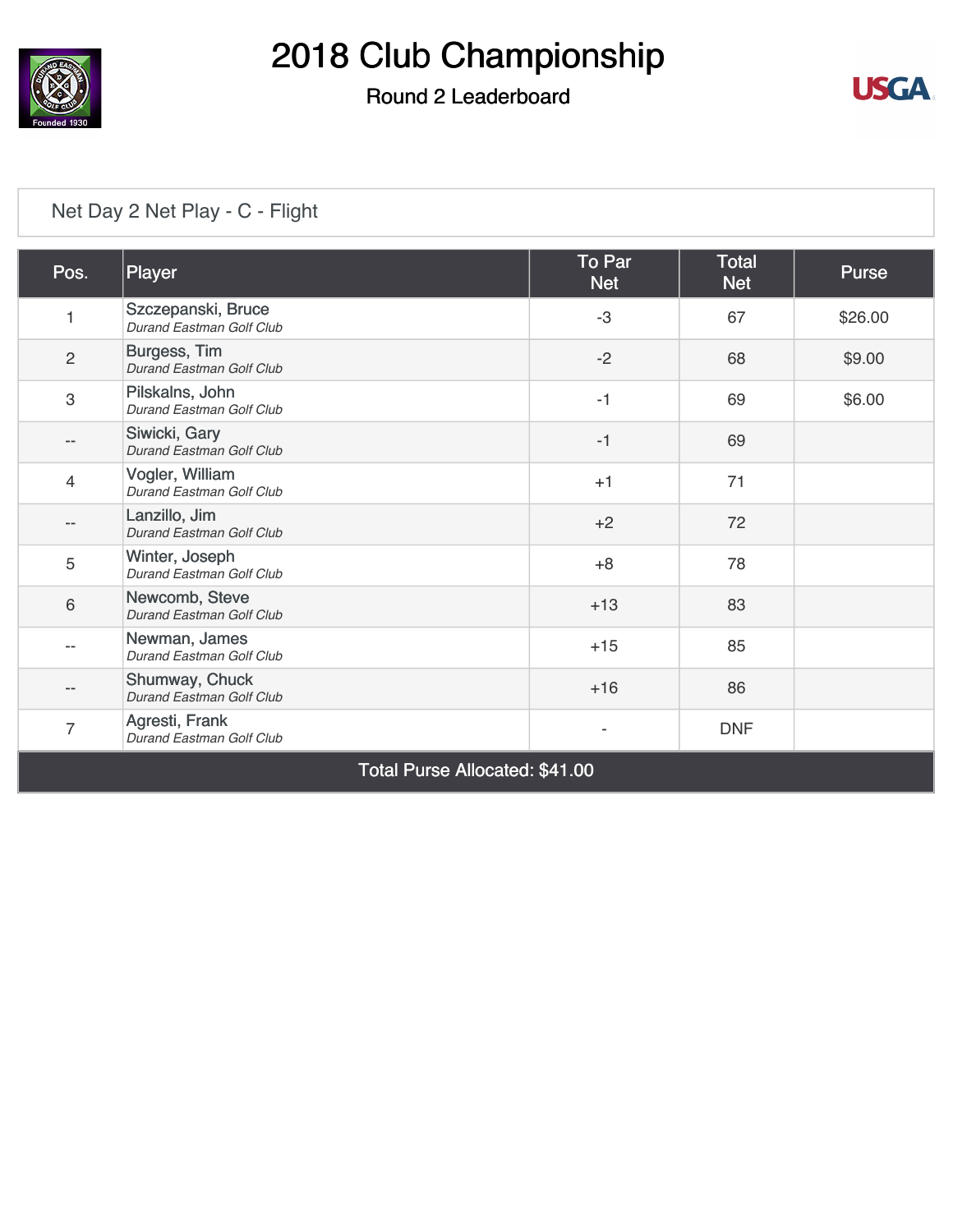

## Round 2 Leaderboard



### [Gross Day 2 Net Play - C - Flight](https://cdn2.golfgenius.com/v2tournaments/4466844363074330103)

| Pos.           | Player                                         | To Par<br><b>Gross</b> | <b>Total</b><br><b>Gross</b> | <b>Purse</b> |
|----------------|------------------------------------------------|------------------------|------------------------------|--------------|
| 1              | Siwicki, Gary<br>Durand Eastman Golf Club      | $+17$                  | 87                           | \$17.00      |
|                | Szczepanski, Bruce<br>Durand Eastman Golf Club | $+18$                  | 88                           |              |
|                | Pilskalns, John<br>Durand Eastman Golf Club    | $+24$                  | 94                           |              |
| $\overline{2}$ | Lanzillo, Jim<br>Durand Eastman Golf Club      | $+24$                  | 94                           |              |
|                | Vogler, William<br>Durand Eastman Golf Club    | $+27$                  | 97                           |              |
|                | Winter, Joseph<br>Durand Eastman Golf Club     | $+29$                  | 99                           |              |
|                | Burgess, Tim<br>Durand Eastman Golf Club       | $+31$                  | 101                          |              |
| 3              | Shumway, Chuck<br>Durand Eastman Golf Club     | $+38$                  | 108                          |              |
| $\overline{4}$ | Newman, James<br>Durand Eastman Golf Club      | $+41$                  | 111                          |              |
|                | Newcomb, Steve<br>Durand Eastman Golf Club     | $+42$                  | 112                          |              |
| 5              | Agresti, Frank<br>Durand Eastman Golf Club     |                        | <b>DNF</b>                   |              |

Total Purse Allocated: \$17.00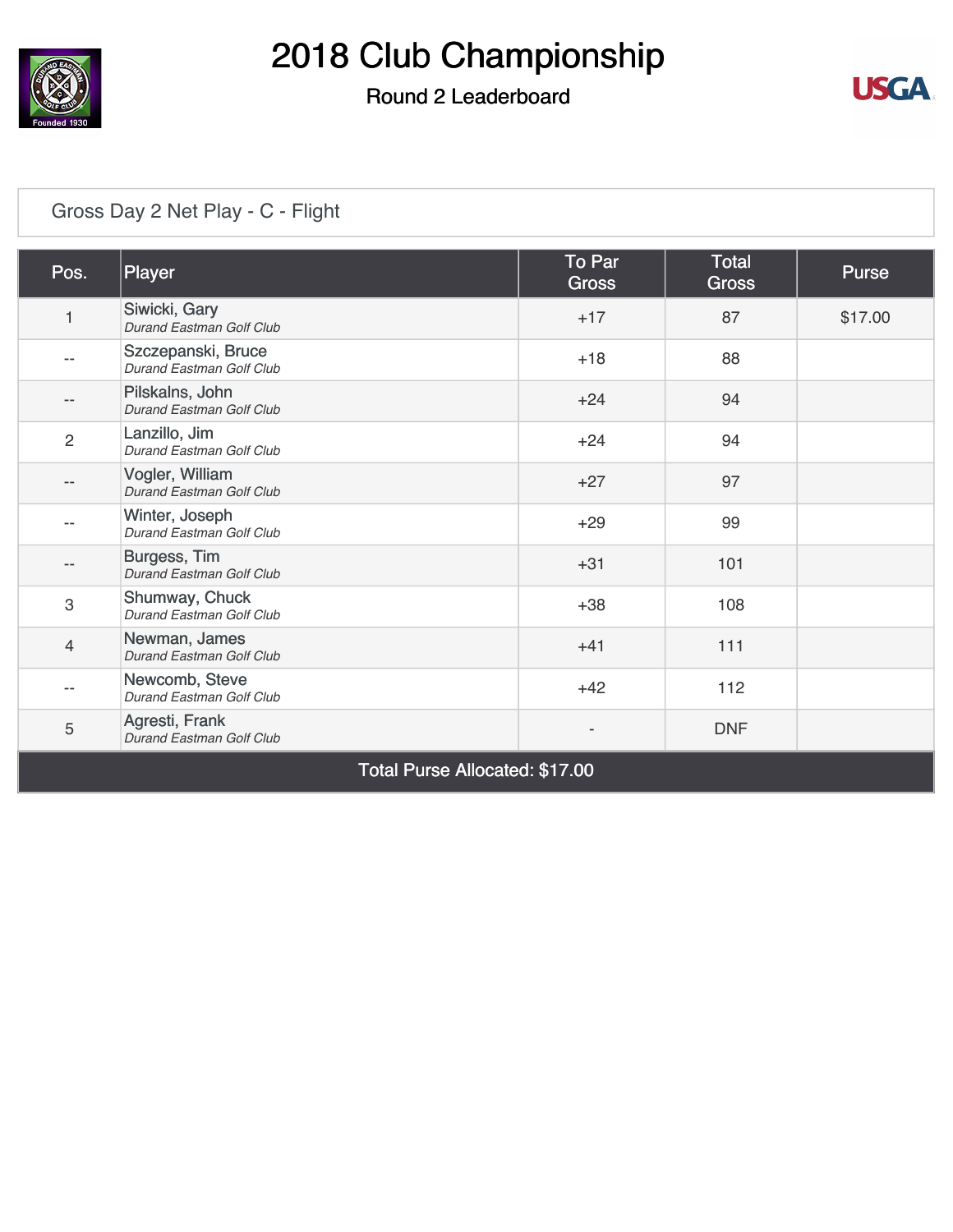

## Round 2 Leaderboard



### [Day 2 - Gross Skins - Championship Flight](https://cdn2.golfgenius.com/v2tournaments/4461998438313123191)

| Player                                            | <b>Skins</b> | <b>Purse</b> | <b>Details</b>            |  |  |
|---------------------------------------------------|--------------|--------------|---------------------------|--|--|
| Lydon, Lance<br>Durand Eastman Golf Club          | 2            | \$20.00      | Birdie on 6, Birdie on 14 |  |  |
| Hickey, Joseph<br>Durand Eastman Golf Club        |              | \$10.00      | Birdie on 12              |  |  |
| Szucs, David<br>Durand Eastman Golf Club          |              | \$10.00      | Par on 10                 |  |  |
| <b>Webster, Brian</b><br>Durand Eastman Golf Club |              | \$10.00      | Birdie on 15              |  |  |
| Carlucci, Jim<br>Durand Eastman Golf Club         |              | \$10.00      | Birdie on 1               |  |  |
| Total Purse Allocated: \$60.00                    |              |              |                           |  |  |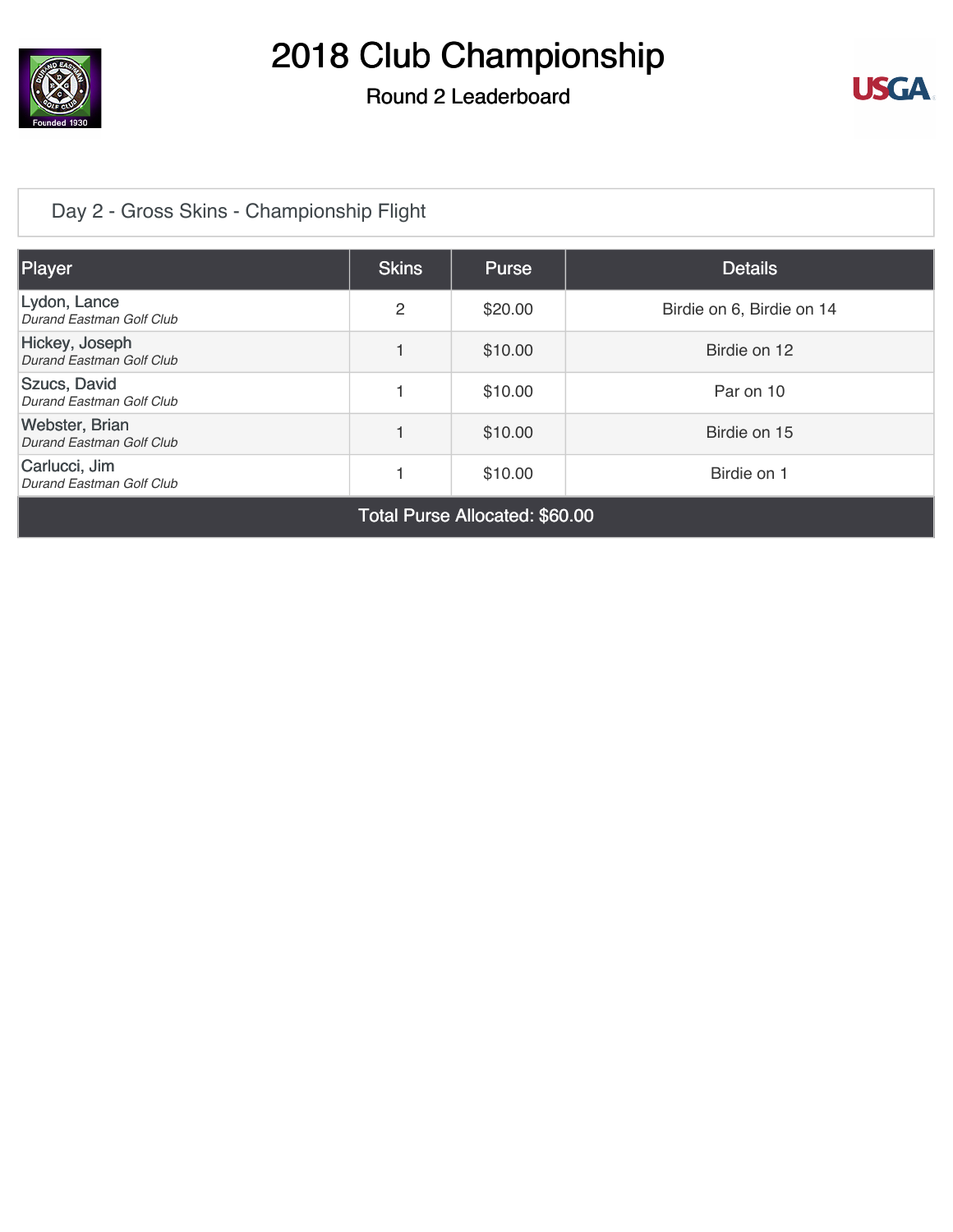

### Round 2 Leaderboard



### [Day 2 - Gross Skins - A - Flight](https://cdn2.golfgenius.com/v2tournaments/4474128956307561671)

| Player                                      | <b>Skins</b> | <b>Purse</b> | <b>Details</b>                      |  |  |  |
|---------------------------------------------|--------------|--------------|-------------------------------------|--|--|--|
| Hilbert, Mike<br>Durand Eastman Golf Club   | 3            | \$51.00      | Par on 2, Birdie on 3, Birdie on 15 |  |  |  |
| Potter, Stephen<br>Durand Eastman Golf Club |              | \$17.00      | Birdie on 8                         |  |  |  |
| Total Purse Allocated: \$68.00              |              |              |                                     |  |  |  |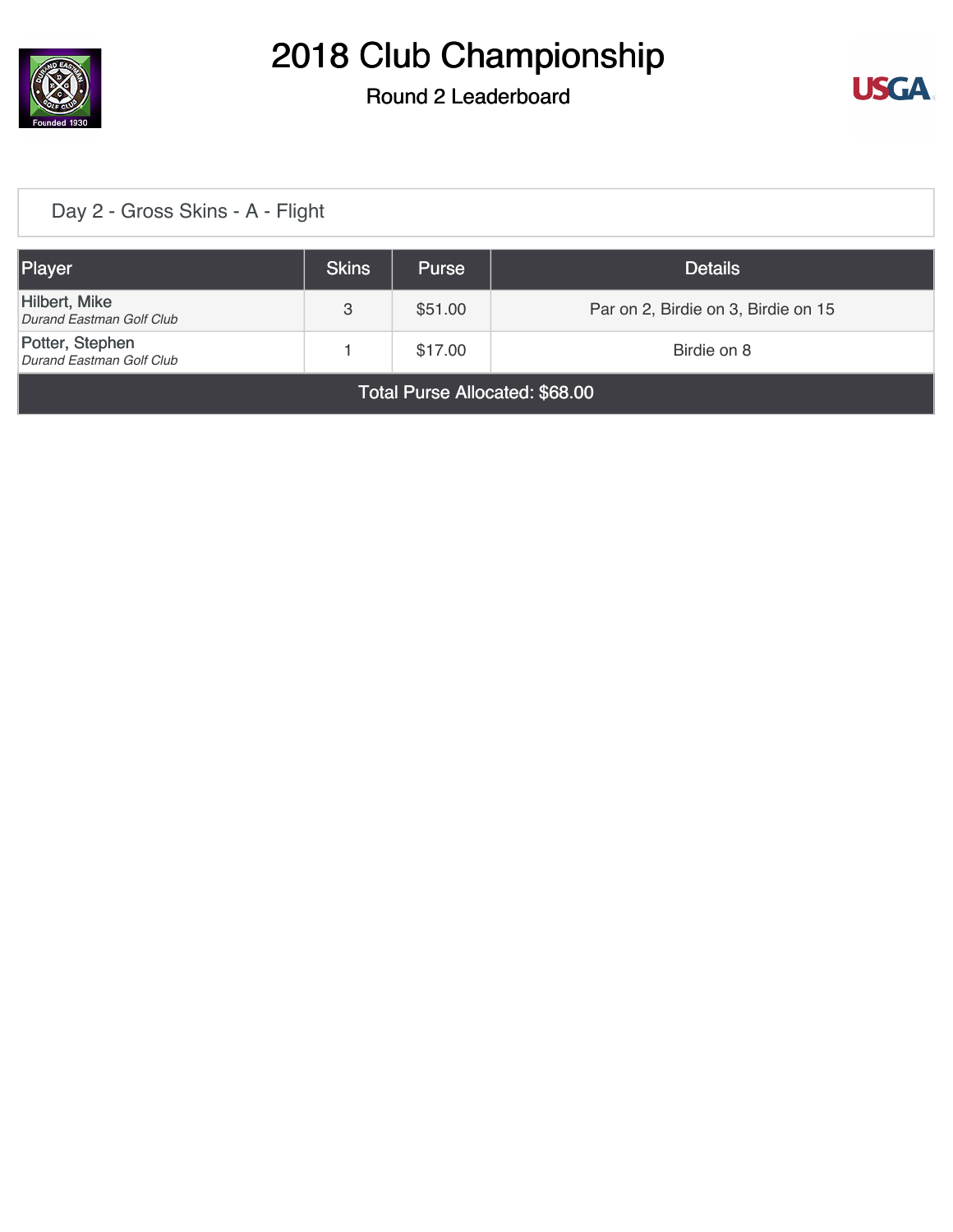

## Round 2 Leaderboard



#### [Day 2 - Gross Skins - B- Flight](https://cdn2.golfgenius.com/v2tournaments/4474131886582553801)

| <b>Player</b>                               | <b>Skins</b> | <b>Purse</b> | <b>Details</b>                   |
|---------------------------------------------|--------------|--------------|----------------------------------|
| Myhowych, Taras<br>Durand Eastman Golf Club | 3            | \$24.00      | Birdie on 5, Par on 8, Par on 11 |
| Leaderer, Dave<br>Durand Eastman Golf Club  | 2            | \$16.00      | Birdie on 14, Birdie on 15       |
| Hudson, Daryl<br>Durand Eastman Golf Club   |              | \$8.00       | Par on 1                         |
| Rosilio, Dale<br>Durand Eastman Golf Club   |              | \$8.00       | Par on 4                         |
| Olesiuk, Steve<br>Durand Eastman Golf Club  |              | \$8.00       | Par on 9                         |
|                                             |              |              |                                  |

Total Purse Allocated: \$64.00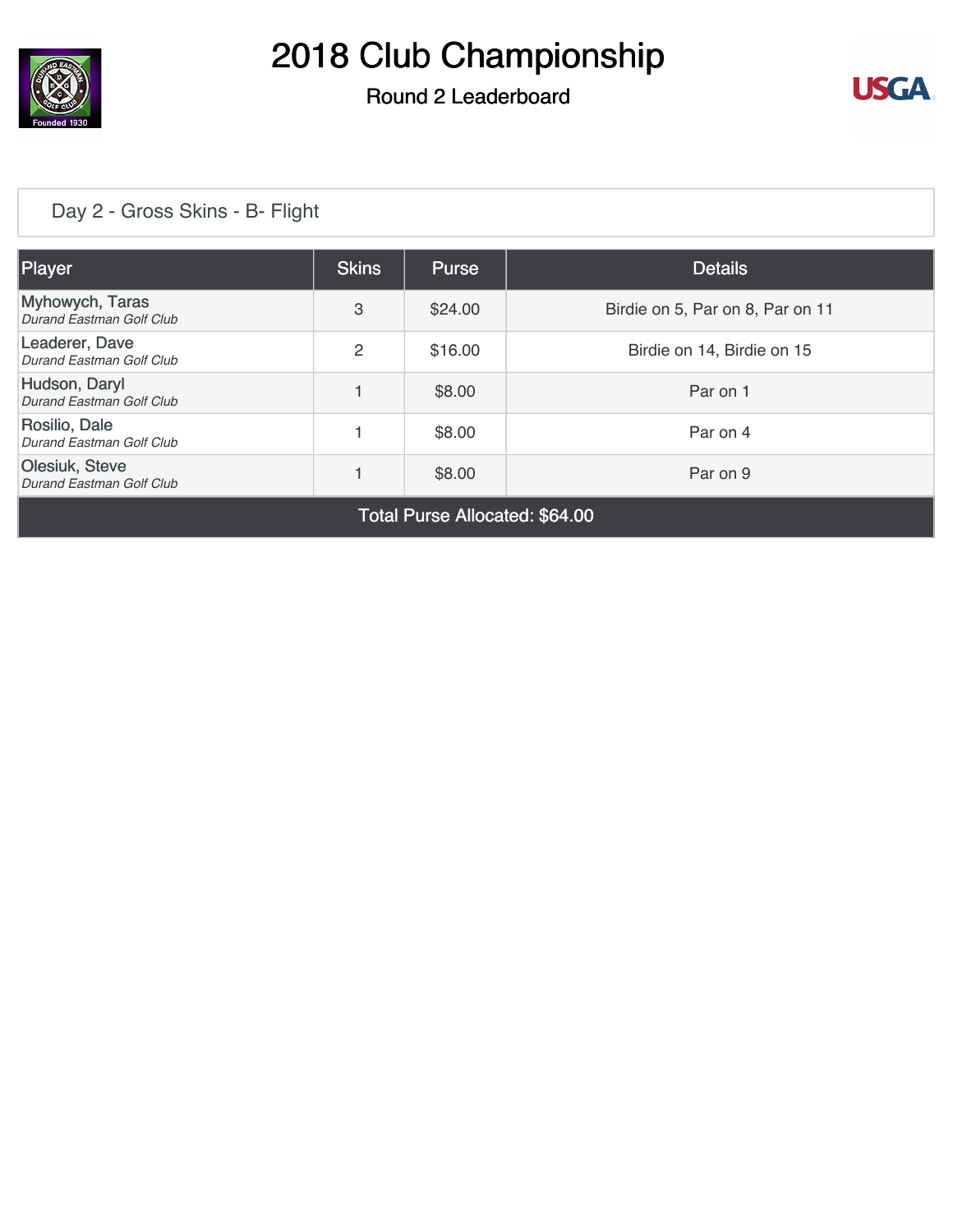

### Round 2 Leaderboard



### [Day 2 - Net Skins - C - Flight](https://cdn2.golfgenius.com/v2tournaments/4466913762430966803)

| Player                                      | <b>Skins</b> | <b>Purse</b> | <b>Details</b>             |  |  |
|---------------------------------------------|--------------|--------------|----------------------------|--|--|
| Burgess, Tim<br>Durand Eastman Golf Club    | 2            | \$22.00      | Birdie on 14, Birdie on 18 |  |  |
| Newcomb, Steve<br>Durand Eastman Golf Club  |              | \$11.00      | Eagle on 10                |  |  |
| Pilskalns, John<br>Durand Eastman Golf Club |              | \$11.00      | Eagle on 15                |  |  |
| Siwicki, Gary<br>Durand Eastman Golf Club   |              | \$11.00      | Eagle on 5                 |  |  |
| Tatal Duras, Allegated, AFF, OO             |              |              |                            |  |  |

Total Purse Allocated: \$55.00